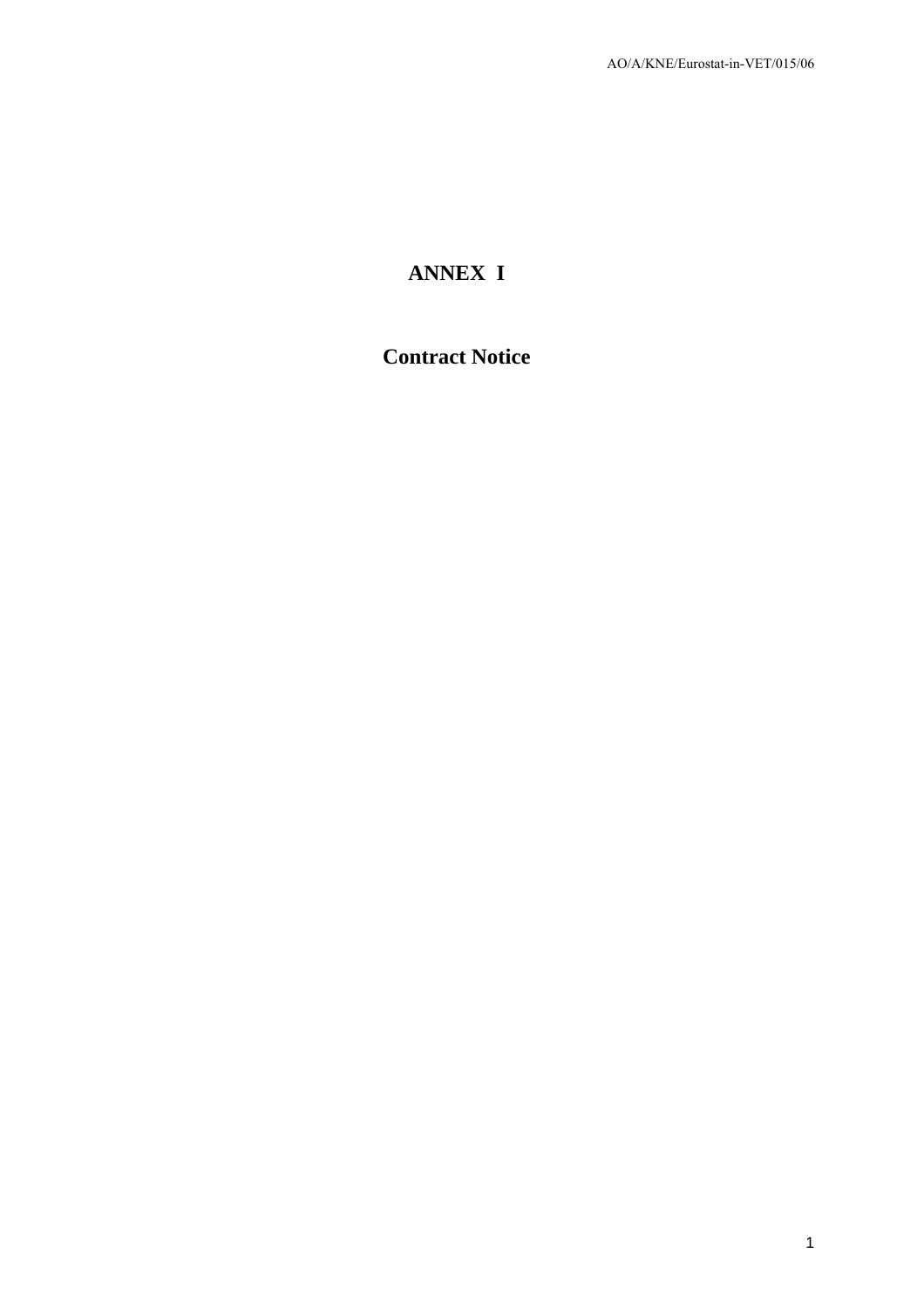# **ANNEX II**

## **Draft Contract**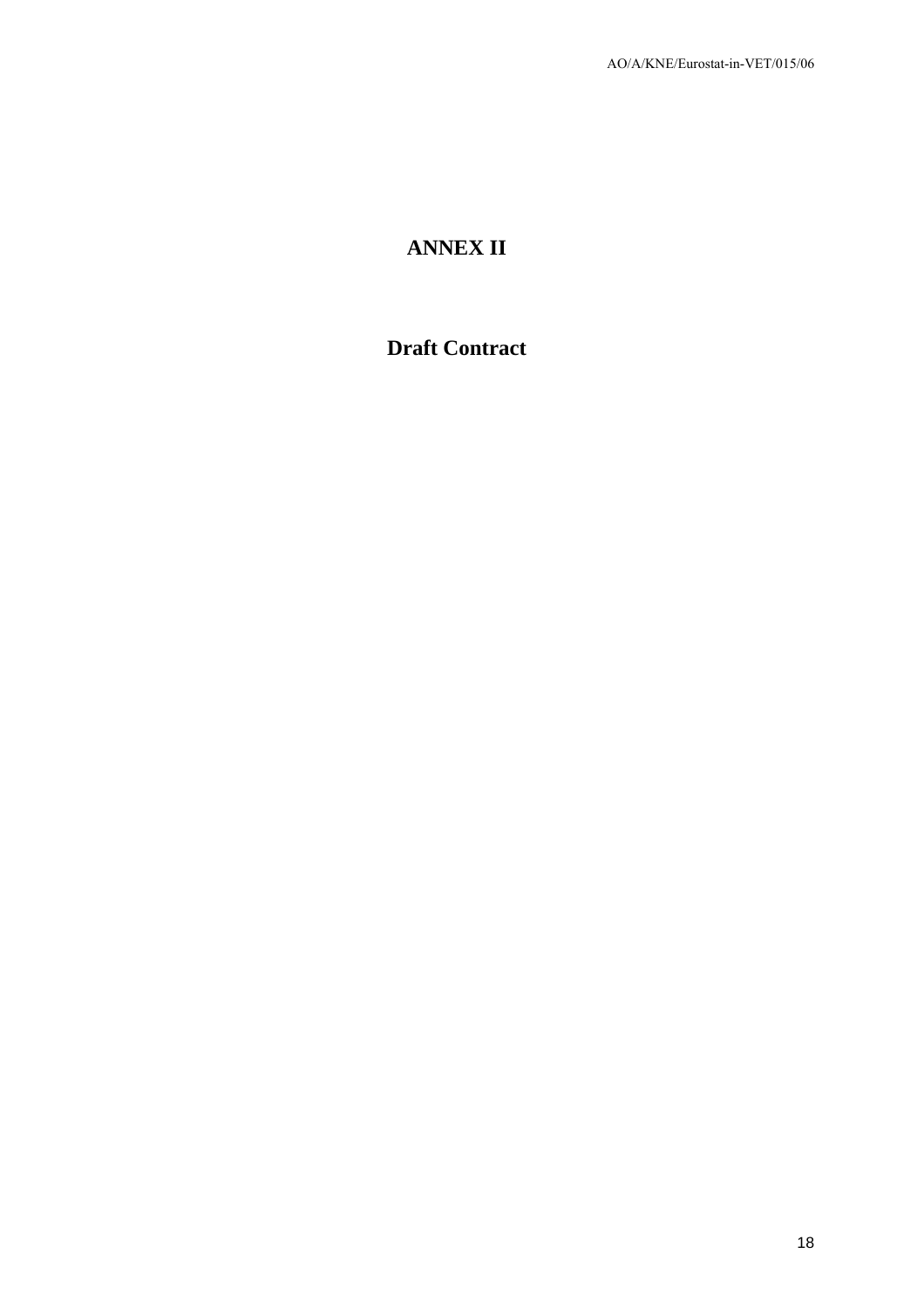

European Centre for the Development of Vocational Training

## **DRAFT CONTRACT No ...................**

The European Centre for the Development of Vocational Training, hereinafter referred to as "Cedefop", which is represented for the purposes of the signature of this contract by Mr Manfred Tessaring, Head of Area A, Developing research,

of the one part,

and

[official name in full] [*official legal form*] **[***statutory registration number***]**  [official address in full] [*VAT registration number*]

hereinafter referred to as "the Contractor", *[represented for the purposes of the signature of this contract by* [name in full and function,]*]*

of the other part,

### HAVE AGREED

#### the **Special Conditions** and the **General Conditions** below and the following Annexes:

**Annex I –** Tender Specifications (Invitation to Tender No [*complete*] of [*complete*]) and Monitoring.

**Annex II –** Rules concerning the reimbursement of the travel, subsistence and miscellaneous expenses of experts from outside Cedefop invited to meetings.

**Annex III –** Contractor's tender.

which form an integral part of this contract (hereinafter referred to as "the Contract").

The terms set out in the Special Conditions shall take precedence over those in the other parts of the Contract. The terms set out in the General Conditions shall take precedence over those in the Annexes. The terms set out in the Tender Specifications (Annex I) shall take precedence over those in the Tender (Annex IΙI).

Subject to the above, the several instruments forming part of the Contract are to be taken as mutually explanatory. Ambiguities or discrepancies within or between such parts shall be explained or rectified by a written instruction issued by Cedefop, subject to the rights of the Contractor under Article I.7 should he dispute any such instruction.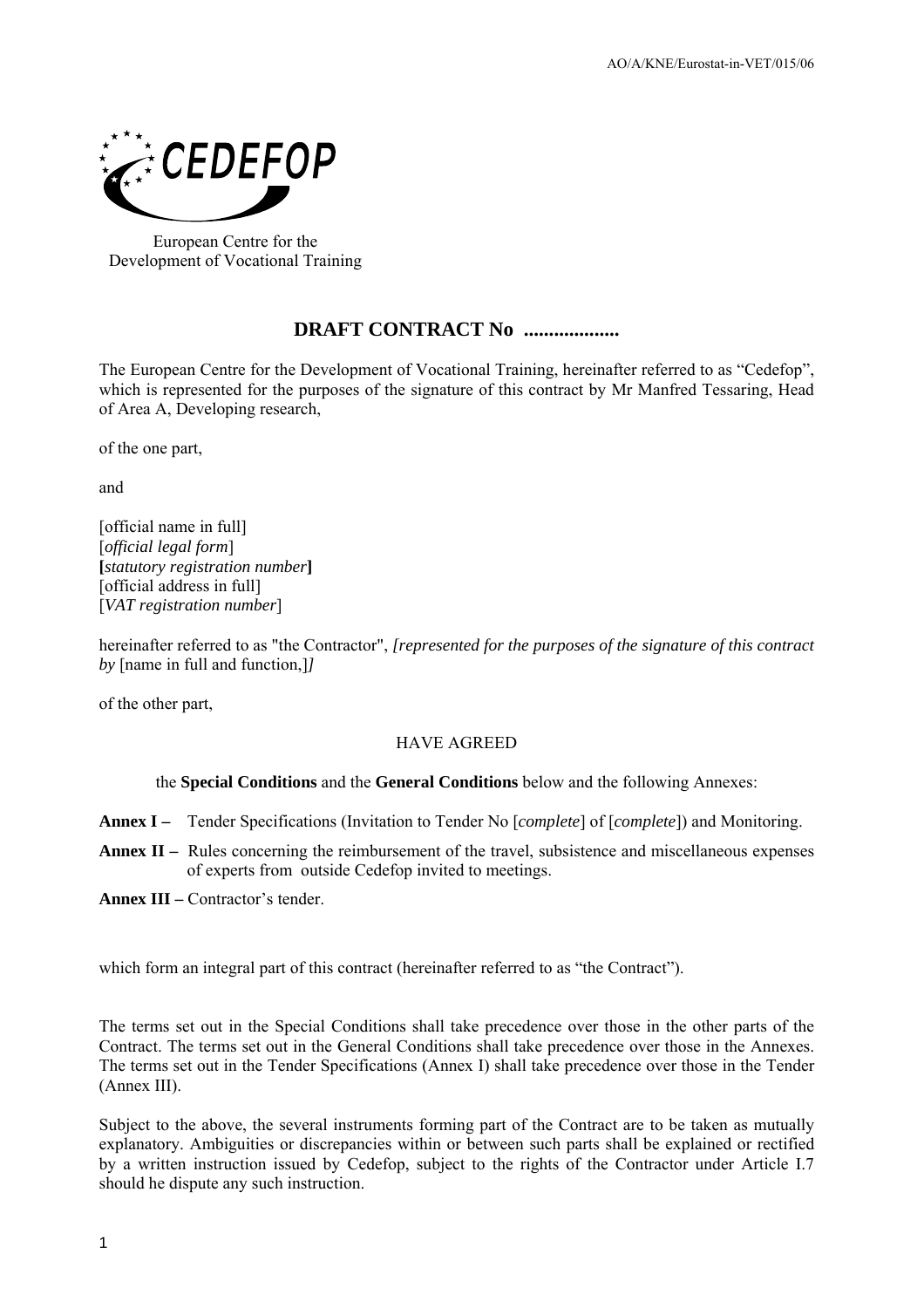#### **I – SPECIAL CONDITIONS**

#### **ARTICLE I.1 - SUBJECT**

- **I.1.1.** The subject of the Contract is [short description of subject] in accordance with the conditions laid down in this contract and the annexes thereto and as set out in Annex I.
- **I.1.2.** The Contractor shall execute the tasks assigned to him in accordance with the Tender Specifications annexed to the Contract (Annex I).

#### **ARTICLE I.2 - DURATION**

- **I.2.1.** The Contract shall enter into force on the date on which it is signed by the last contracting party.
- **I.2.2.** Execution of the tasks may under no circumstances begin before the date on which the Contract enters into force.
- **I.2.3.** The duration of the tasks shall not exceed 12 months. This period and all other periods specified in the Contract are calculated in calendar days. Execution of the tasks shall start from the date of entry into force of the Contract. The period of execution of the tasks may be extended only with the express written agreement of the parties before such period elapses.

#### **ARTICLE I.3 – CONTRACT PRICE**

- **I.3.1.** The [*maximum*] total amount to be paid by Cedefop under the Contract shall be EUR [amount in figures and in words] covering all tasks executed.
- **I.3.2.** The total amount referred to in the above paragraph shall be fixed and not subject to revision.
- **I.3.3***.* In addition to the total amount specified in Article I.3.1, travel, subsistence and shipment expenses shall be reimbursed in accordance with Annex II.

#### **ARTICLE I.4 – PAYMENT PERIODS AND FORMALITIES**

Payments under the Contract shall be made in accordance with Article II.4. Payments shall be executed only if the Contractor has fulfilled all his contractual obligations by the date on which the invoice is submitted. Payment requests may not be made if payments for previous periods have not been executed as a result of default or negligence on the part of the Contractor.

#### **I.4.1.** Pre-financing:

Following signature of the Contract by the last contracting party, within 30 days of the receipt by Cedefop of a request for pre-financing with a relevant invoice, a pre-financing payment, equal to 30% of the total amount referred to in Article I.3.1., shall be made.

#### **I.4.2.** Interim payment

Request for interim payment by the Contractor shall be admissible if accompanied by:

- the interim report on accordance with the instructions laid down in Annex I
- the relevant invoice(s)

Provided the report has been approved by Cedefop.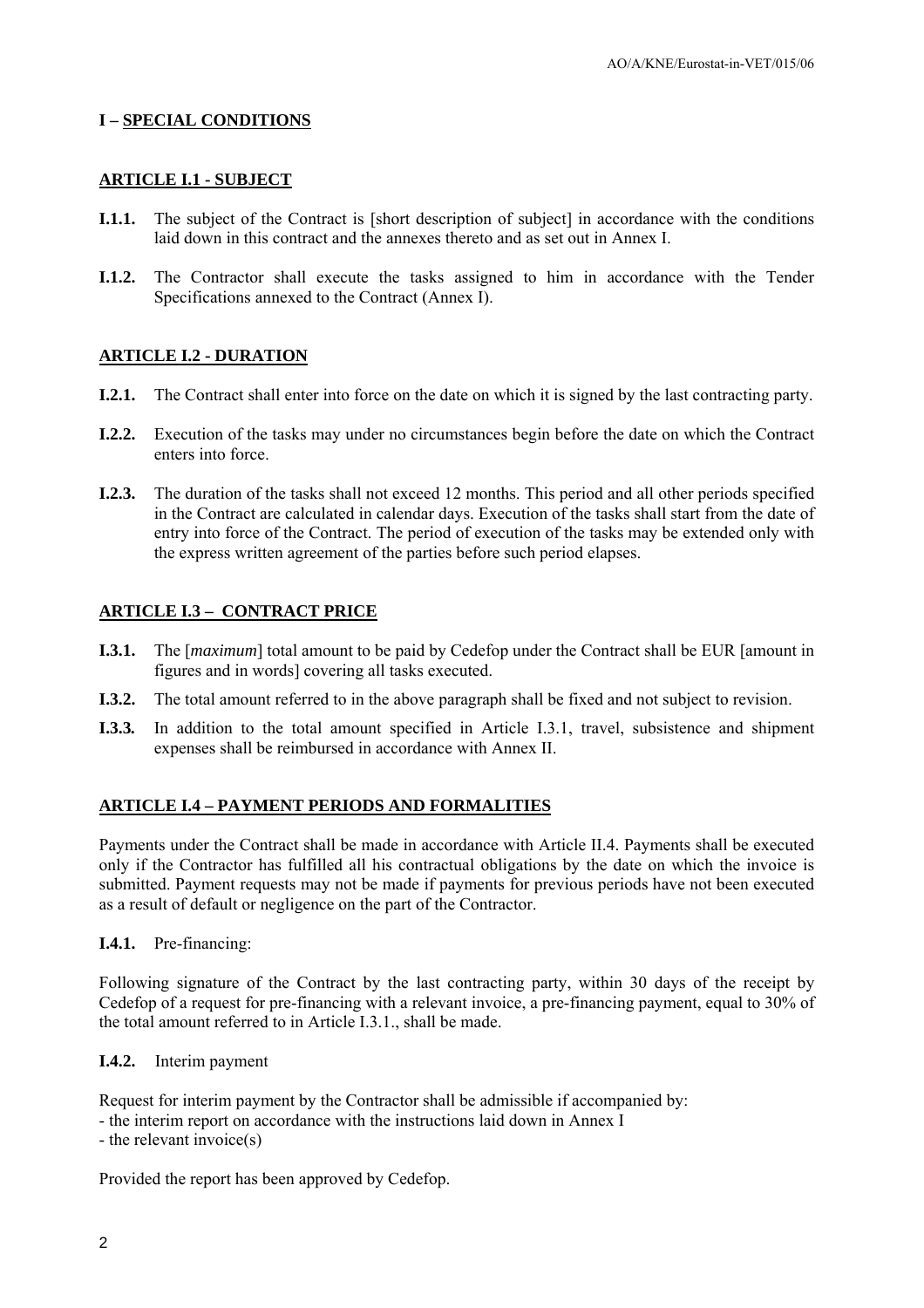Cedefop shall have twenty days from receipt to approve or reject the report, and the Contractor shall have twenty days in which to submit additional information or a new report.

Within thirty days of the date in which the report is approved by Cedefop, an interim payment corresponding to the relevant invoice(s) equal to 30% of the total amount referred to in Article I.3.1., shall be made

**I.4.3.** Payment of the balance:

Request for payment of the balance of the Contractor shall be admissible if accompanied by:

- the final report in accordance with the instructions laid down in Annex I

- the relevant invoice(s)

Provided the report and the other documents have been approved by Cedefop.

Cedefop shall have forty-five days from receipt to approve or reject the above documents, and the Contractor shall have forty-five days in which to submit additional information, a new report or new documents.

Within thirty days of the date in which the above mentioned documents are approved by Cedefop, the payment of the balance, corresponding to the relevant invoice(s), equal to 40% of the total amount referred to in Article I.3.1., shall be made

#### **Invoices must state:**

- $\triangleright$  a detail of costs in EUR and the total price excluding VAT
- $\triangleright$  the VAT amount in EUR separately
- $\triangleright$  that the amount invoiced is exempt from VAT under the Articles 3 and 4 of the PPI. The current provisions in Greece shall apply to VAT exemption.

#### **ARTICLE I.5 – BANK ACCOUNT**

Payments shall be made to the Contractor's bank account denominated in Euro, identified as follows:

Name of bank: [complete] Exact designation of account holder: [complete] IBAN code: [complete]] BIC code: [complete]

#### **ARTICLE I.6 – GENERAL ADMINISTRATIVE PROVISIONS**

Any communication relating to the Contract shall be made in writing and shall bear the Contract number. Ordinary mail shall be deemed to have been received by Cedefop on the date on which it is registered by the department responsible indicated below. Communications shall be sent to the following addresses:

Cedefop:

European Centre for the Development of Vocational Training (Cedefop) Procurement Service (C4T) Office 4.19 PO Box 22427 GR – 55 102 Thessaloniki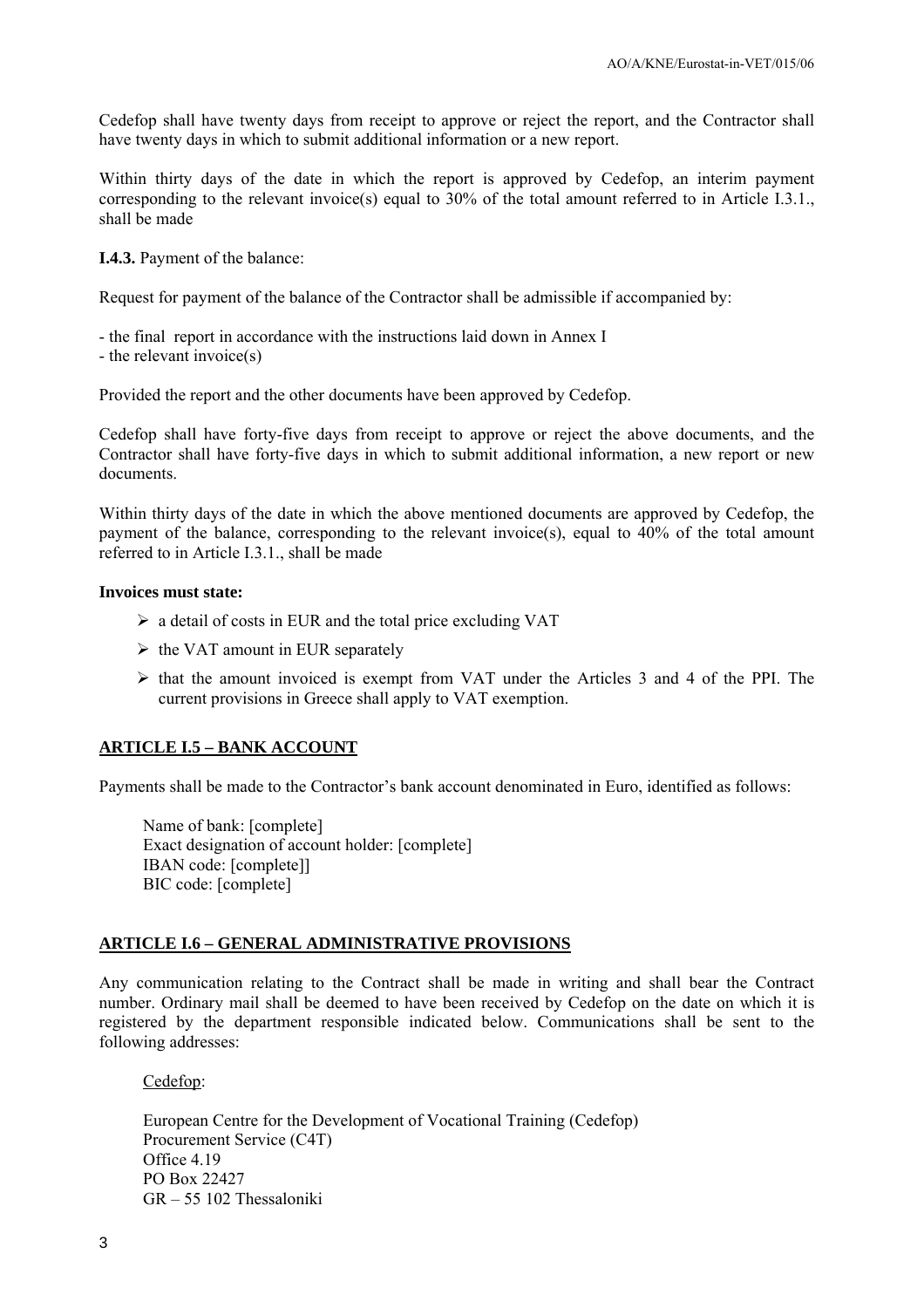Contractor:

Mr/Mrs/Ms [complete] **[**Function**] [***Company name***] [**Official address in full**]**

### **ARTICLE I.7– APPLICABLE LAW AND SETTLEMENT OF DISPUTES**

- **I.7.1.** The Contract shall be governed by the Greek law.
- **I.7.2.** Any dispute between the parties resulting from the interpretation or application of the Contract which cannot be settled amicably shall be brought before the courts of Thessaloniki.

### *ARTICLE I.8 – OTHER SPECIAL CONDITIONS*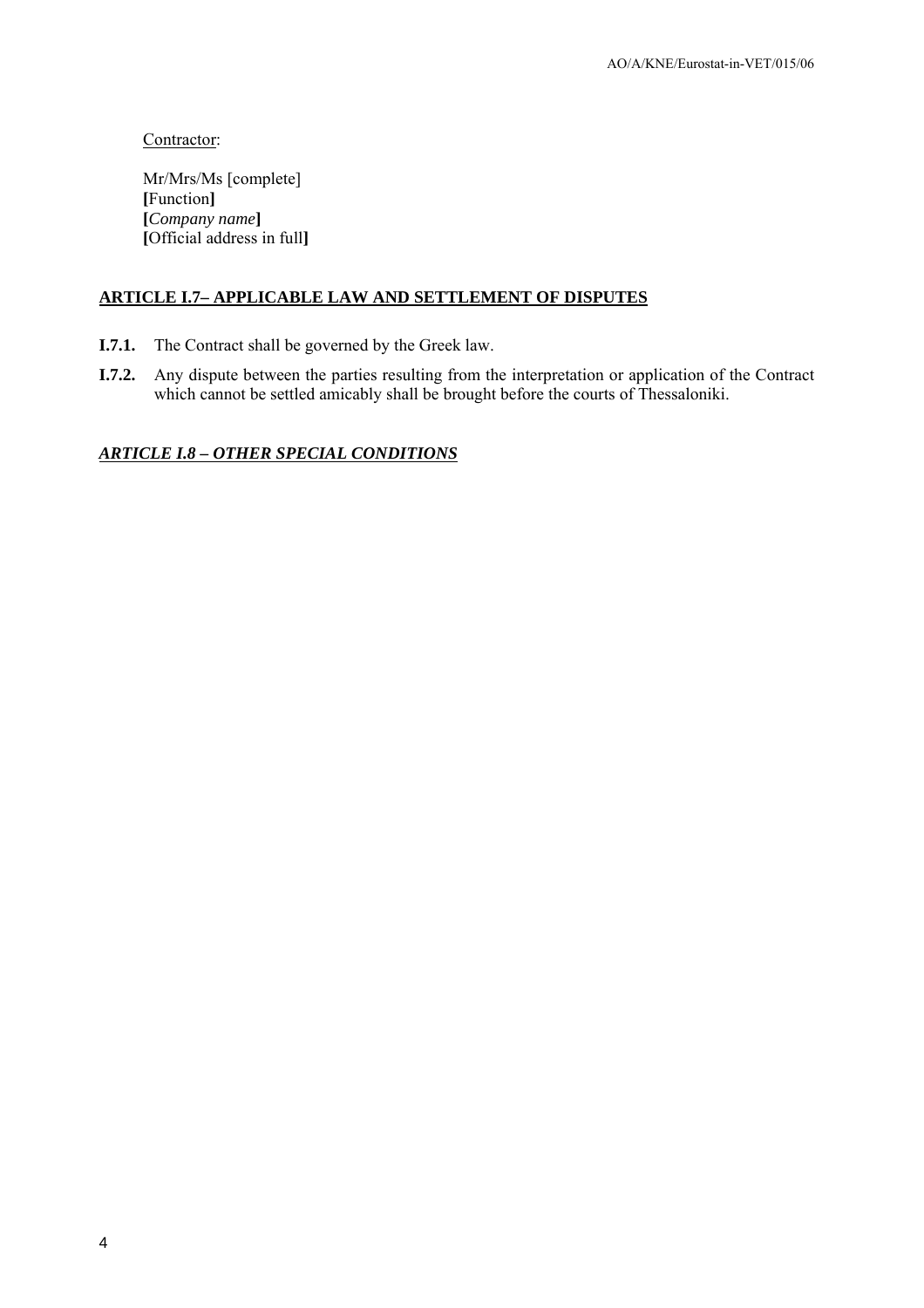#### **II – GENERAL CONDITIONS**

#### **ARTICLE II.1 – PERFORMANCE OF THE CONTRACT**

- **II.1.1.** The Contractor shall perform the Contract to the highest professional standards. The Contractor shall have sole responsibility for complying with any legal obligations incumbent on him, notably those resulting from employment, tax and social legislation.
- **II.1.2.** The Contractor shall have sole responsibility for taking the necessary steps to obtain any permit or licence required for performance of the Contract under the laws and regulations in force at the place where the tasks assigned to him are to be executed.
- **II.1.3.** Without prejudice to Article II.3 any reference made to the Contractor's staff in the Contract shall relate exclusively to individuals involved in the performance of the Contract.
- **II.1.4.** The Contractor must ensure that any staff performing the Contract have the professional qualifications and experience required for the execution of the tasks assigned to him.
- **II.1.5.** The Contractor shall neither represent Cedefop nor behave in any way that would give such an impression. The Contractor shall inform third parties that he does not belong to the European public service.
- **II.1.6.** The Contractor shall have sole responsibility for the staff who execute the tasks assigned to him.

The Contractor shall make provision for the following employment or service relationships with his staff:

- staff executing the tasks assigned to the Contractor may not be given orders direct by Cedefop;
- Cedefop may not under any circumstances be considered to be the staff's employer and the said staff shall undertake not to invoke in respect of Cedefop any right arising from the contractual relationship between Cedefop and the Contractor.
- **II.1.7.** In the event of disruption resulting from the action of a member of the Contractor's staff working on Cedefop premises or in the event of the expertise of a member of the Contractor's staff failing to correspond to the profile required by the Contract, the Contractor shall replace him without delay. Cedefop shall have the right to request the replacement of any such member of staff, stating its reasons for so doing. Replacement staff must have the necessary qualifications and be capable of performing the Contract under the same contractual conditions. The Contractor shall be responsible for any delay in the execution of the tasks assigned to him resulting from the replacement of staff in accordance with this Article.
- **II.1.8.** Should any unforeseen event, action or omission directly or indirectly hamper execution of the tasks, either partially or totally, the Contractor shall immediately and on his own initiative record it and report it to Cedefop. The report shall include a description of the problem and an indication of the date on which it started and of the remedial action taken by the Contractor to ensure full compliance with his obligations under the Contract. In such event the Contractor shall give priority to solving the problem rather than determining liability.
- **II.1.9.** Should the Contractor fail to perform his obligations under the Contract in accordance with the provisions laid down therein, Cedefop may - without prejudice to its right to terminate the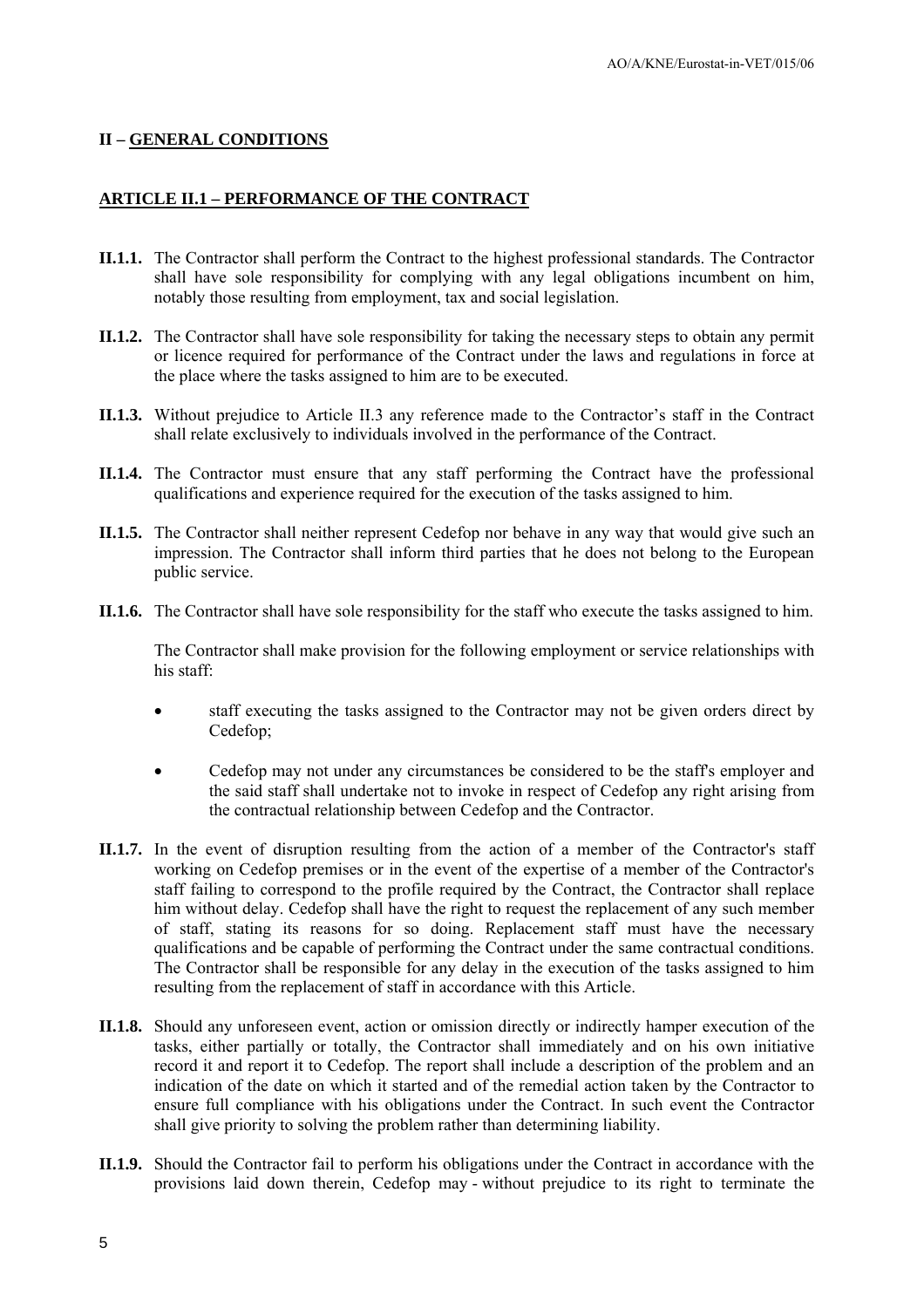Contract - reduce or recover payments in proportion to the scale of the failure. In addition, Cedefop may impose penalties or liquidated damages provided for in Article II.16.

#### **ARTICLE II.2 – LIABILITY**

- **II.2.1.** Cedefop shall not be liable for damage sustained by the Contractor in performance of the Contract except in the event of wilful misconduct or gross negligence on the part of Cedefop.
- **II.2.2.** The Contractor shall be liable for any loss or damage caused by himself in performance of the Contract, including in the event of subcontracting under Article II.13. Cedefop shall not be liable for any act or default on the part of the Contractor in performance of the Contract.
- **II.2.3.** The Contractor shall provide compensation in the event of any action, claim or proceeding brought against Cedefop by a third party as a result of damage caused by the Contractor in performance of the Contract.
- **II.2.4.** In the event of any action brought by a third party against Cedefop in connection with performance of the Contract, the Contractor shall assist Cedefop. Expenditure incurred by the Contractor to this end may be borne by Cedefop.
- **II.2.5.** The Contractor shall take out insurance against risks and damage relating to performance of the Contract if required by the relevant applicable legislation. He shall take out supplementary insurance as reasonably required by standard practice in the industry. A copy of all the relevant insurance contracts shall be sent to Cedefop should it so request.

#### **ARTICLE II.3 - CONFLICT OF INTERESTS**

**II.3.1.** The Contractor shall take all necessary measures to prevent any situation that could compromise the impartial and objective performance of the Contract. Such conflict of interests could arise in particular as a result of economic interest, political or national affinity, family or emotional ties, or any other relevant connection or shared interest. Any conflict of interests which could arise during performance of the Contract must be notified to Cedefop in writing without delay. In the event of such conflict, the Contractor shall immediately take all necessary steps to resolve it.

Cedefop reserves the right to verify that such measures are adequate and may require additional measures to be taken, if necessary, within a time limit which it shall set. The Contractor shall ensure that his staff, board and directors are not placed in a situation which could give rise to conflict of interests. Without prejudice to Article II.1 the Contractor shall replace, immediately and without compensation from Cedefop, any member of his staff exposed to such a situation.

- **II.3.2.** The Contractor shall abstain from any contact likely to compromise his independence.
- **II.3.3.** The Contractor declares:
	- that he has not made and will not make any offer of any type whatsoever from which an advantage can be derived under the Contract,
	- that he has not granted and will not grant, has not sought and will not seek, has not attempted and will not attempt to obtain, and has not accepted and will not accept, any advantage, financial or in kind, to or from any party whatsoever, where such advantage constitutes an illegal practice or involves corruption, either directly or indirectly, inasmuch as it is an incentive or reward relating to performance of the Contract.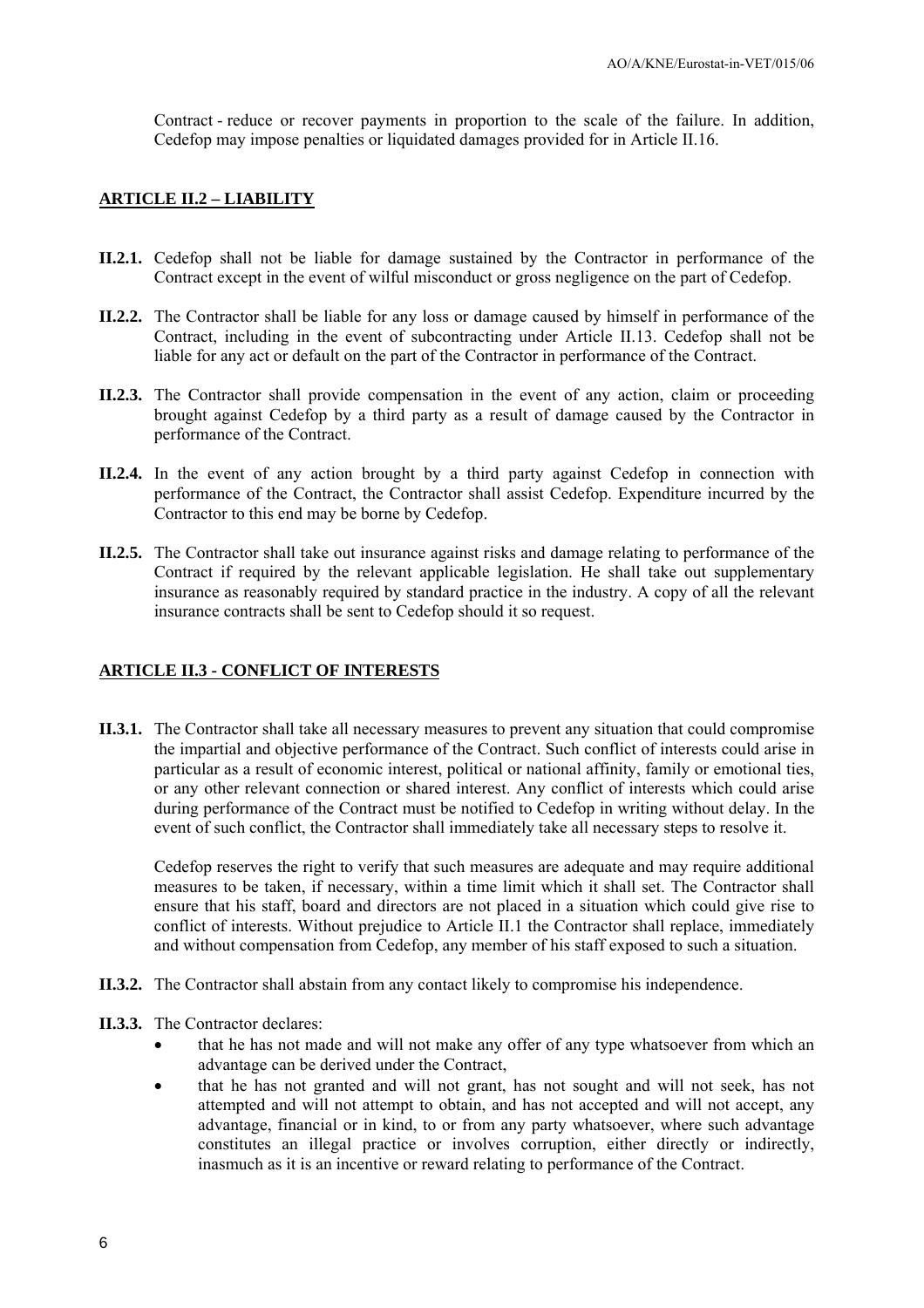**II.3.4.** The Contractor shall pass on all the relevant obligations in writing to his staff, board, and directors as well as to third parties involved in performance of the Contract. A copy of the instructions given and the undertakings made in this respect shall be sent to Cedefop should it so request.

#### **ARTICLE II.4 – PAYMENTS**

#### **II.4.1.** Pre-financing :

Where required by Article I.4.1*,* the Contractor shall provide a financial guarantee in the form of a bank guarantee or equivalent supplied by a bank or an authorised financial institution (guarantor) equal to the amount indicated in the same Article to cover pre-financing under the Contract. Such guarantee may be replaced by a joint and several guarantee by a third party.

The guarantor shall pay to Cedefop at its request an amount corresponding to payments made by it to the Contractor which have not yet been covered by equivalent work on his part.

The guarantor shall stand as first-call guarantor and shall not require Cedefop to have recourse against the principal debtor (the Contractor).

The guarantee shall specify that it enters into force at the latest on the date on which the Contractor receives the pre-financing. Cedefop shall release the guarantor from its obligations as soon as the Contractor has demonstrated that any pre-financing has been covered by equivalent work. The guarantee shall be retained until the pre-financing has been deducted from interim payments or payment of the balance to the Contractor. It shall be released the following month. The cost of providing such guarantee shall be borne by the Contractor.

**II.4.2.** Interim payment:

At the end of each of the periods indicated in Annex I the Contractor shall submit to Cedefop a formal request for payment accompanied by those of the following documents which are provided for in the Special Conditions:

- $\triangleright$  an interim technical report in accordance with the instructions laid down in Annex I;
- $\triangleright$  the relevant invoices indicating the reference number of the Contract to which they refer;
- $\triangleright$  statements of reimbursable expenses in accordance with Article II.7.

If the report is a condition for payment, on receipt Cedefop shall have the period of time indicated in the Special Conditions in which:

- $\triangleright$  to approve it, with or without comments or reservations, or suspend such period and request additional information; or
- $\triangleright$  to reject it and request a new report.

If Cedefop does not react within this period, the report shall be deemed to have been approved. Approval of the report does not imply recognition either of its regularity or of the authenticity, completeness or correctness of the declarations or information enclosed.

Where Cedefop requests a new report because the one previously submitted has been rejected, this shall be submitted within the period of time indicated in the Special Conditions. The new report shall likewise be subject to the above provisions.

**II.4.3.** Payment of the balance:

Within sixty days of completion of the tasks referred to in Annex I the Contractor shall submit to Cedefop a formal request for payment accompanied by those of the following documents which are provided for in the Special Conditions: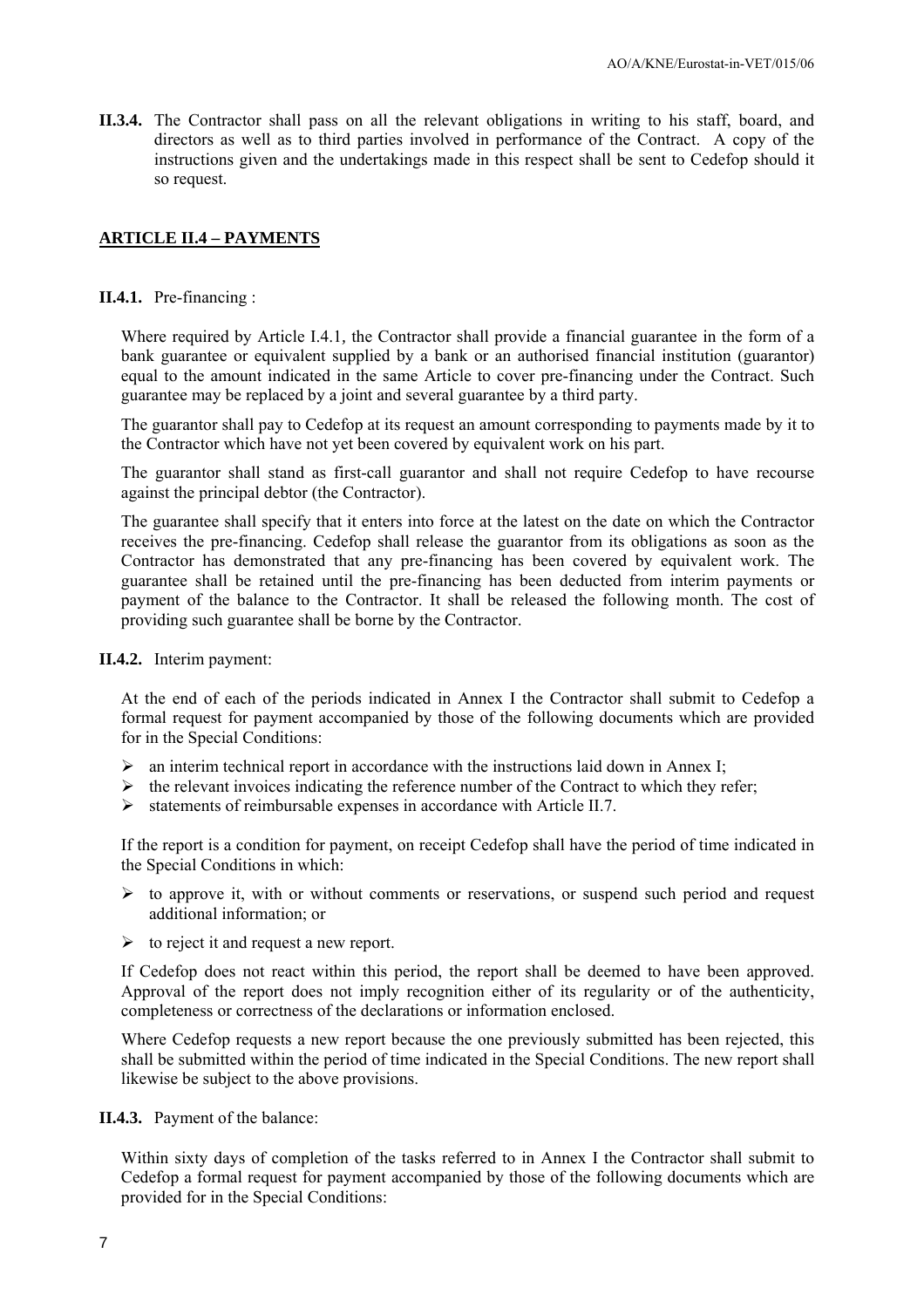- $\triangleright$  a final technical report in accordance with the instructions laid down in Annex I;
- $\triangleright$  the relevant invoices indicating the reference number of the Contract to which they refer;
- $\triangleright$  statements of reimbursable expenses in accordance with Article II.7.

If the report is a condition for payment, on receipt Cedefop shall have the period of time indicated in the Special Conditions in which:

- $\triangleright$  to approve it, with or without comments or reservations, or suspend such period and request additional information; or
- $\triangleright$  to reject it and request a new report.

If Cedefop does not react within this period, the report shall be deemed to have been approved. Approval of the report does not imply recognition either of its regularity or of the authenticity, completeness or correctness of the declarations and information enclosed.

Where Cedefop requests a new report because the one previously submitted has been rejected, this shall be submitted within the period of time indicated in the Special Conditions. The new report shall likewise be subject to the above provisions.

#### **ARTICLE II.5 – GENERAL PROVISIONS CONCERNING PAYMENTS**

- **II.5.1.** Payments shall be deemed to have been made on the date on which Cedefop's account is debited.
- **II.5.2.** The payment periods referred to in Article I.4 may be suspended by Cedefop at any time if it informs the Contractor that his payment request is not admissible, either because the amount is not due or because the necessary supporting documents have not been properly produced. In case of doubt on the eligibility of the expenditure indicated in the payment request, Cedefop may suspend the time limit for payment for the purpose of further verification, including an onthe-spot check, in order to ascertain, prior to payment, that the expenditure is eligible.

Cedefop shall notify the Contractor accordingly by registered letter with acknowledgment of receipt or equivalent. Suspension shall take effect from the date of dispatch of the letter*.* The remainder of the period referred to in Article I.4 shall begin to run again once the suspension has been lifted.

**II.5.3.** In the event of late payment the Contractor may claim interest within two months of receiving the payment. Interest shall be calculated at the rate applied by the European Central Bank to its most recent main refinancing operations (*"the reference rate"*) plus seven percentage points (*"the margin"*). The reference rate in force on the first day of the month in which the payment is due shall apply. Such interest rate is published in the C series of the Official Journal of the European Union. Interest shall be payable for the period elapsing from the calendar day following expiry of the time limit for payment up to the day of payment. Suspension of payment by Cedefop may not be deemed to constitute late payment.

#### **ARTICLE II.6 – RECOVERY**

**II.6.1.** If total payments made exceed the amount actually due under the Contract or if recovery is justified in accordance with the terms of the Contract, the Contractor shall reimburse the appropriate amount in euro on receipt of the debit note, in the manner and within the time limits set by Cedefop.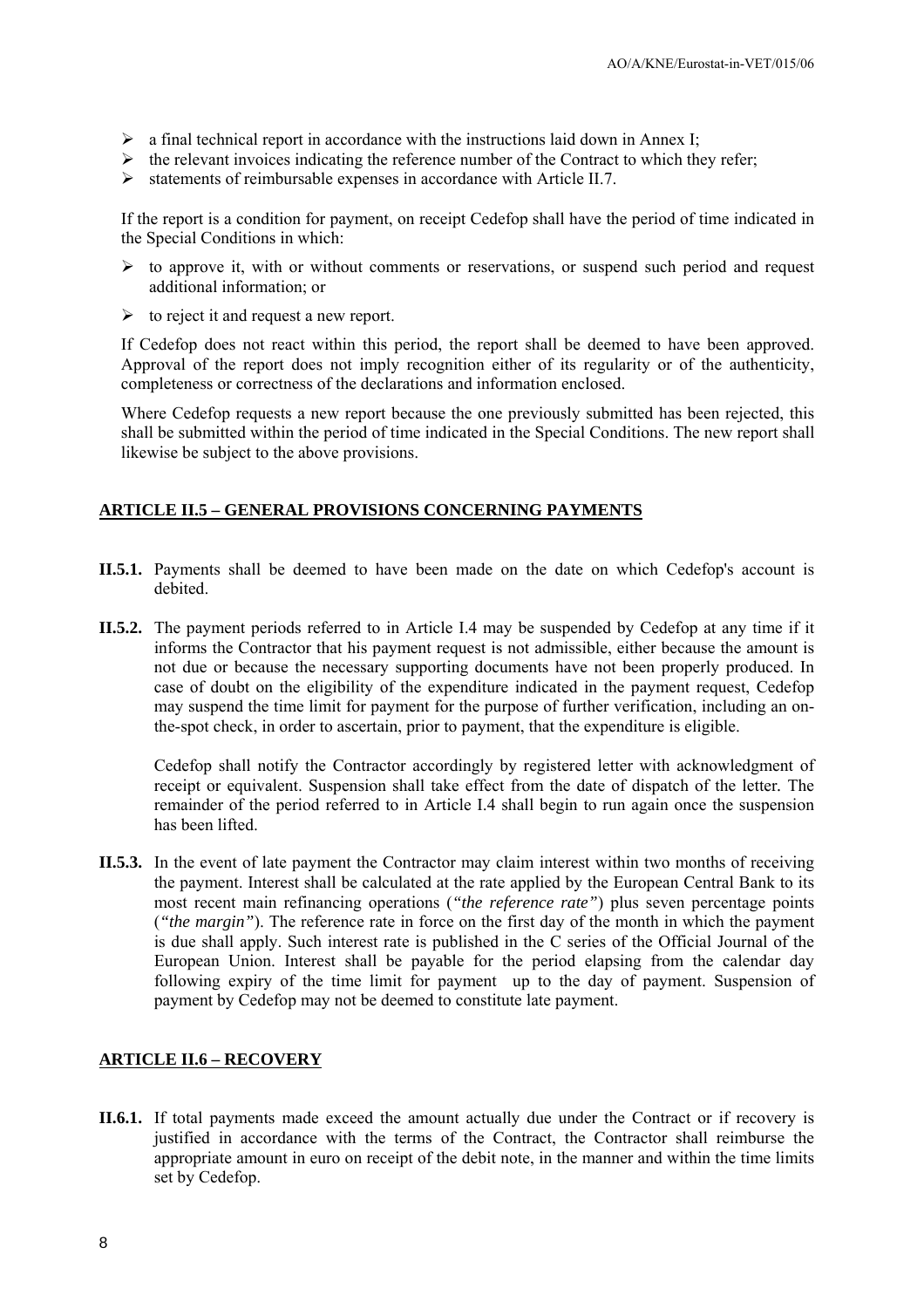- **II.6.2.** In the event of failure to pay by the deadline specified in the request for reimbursement, the sum due shall bear interest at the rate indicated in Article II.5.3. Interest shall be payable from the calendar day following the due date up to the calendar day on which the debt is repaid in full.
- **II.6.3.** Cedefop may, after informing the Contractor, recover amounts established as certain, of a fixed amount and due by offsetting, in cases where the Contractor also has a claim on the Communities that is certain, of a fixed amount and due. Cedefop may also claim against the guarantee, where provided for.

#### **ARTICLE II.7 - REIMBURSEMENTS**

- **II.7.1.** Where provided by the Special Conditions or by Annex I, Cedefop shall reimburse the expenses which are directly connected with execution of the tasks on production of original supporting documents, including receipts and used tickets.
- **II.7.2.** Travel and subsistence expenses shall be reimbursed, where appropriate, on the basis of the shortest itinerary.
- **II.7.3.** Travel expenses shall be reimbursed as follows:
	- **a)** travel by air shall be reimbursed up to the maximum cost of an economy class ticket at the time of the reservation;
	- **b)** travel by boat or rail shall be reimbursed up to the maximum cost of a first class ticket;
	- **c)** travel by car shall be reimbursed at the rate of one first class rail ticket for the same journey and on the same day;
	- **d)** travel outside Community territory shall be reimbursed under the general conditions stated above provided Cedefop has given its prior written agreement.
- **II.7.4.** Subsistence expenses shall be reimbursed on the basis of a daily allowance as follows:
	- **a)** for journeys of less than 200 km (return trip) no subsistence allowance shall be payable;
	- **b)** daily subsistence allowance shall be payable only on receipt of a supporting document proving that the person concerned was present at the place of destination;
	- **c)** daily subsistence allowance shall take the form of a flat-rate payment to cover all subsistence expenses, including accommodation, meals, local transport, insurance and sundries;
	- **d)** daily subsistence allowance, where applicable, shall be reimbursed at the rate specified in Article I.3.2.
- **II.7.5.** The cost of shipment of equipment or unaccompanied luggage shall be reimbursed provided Cedefop has given prior written authorisation.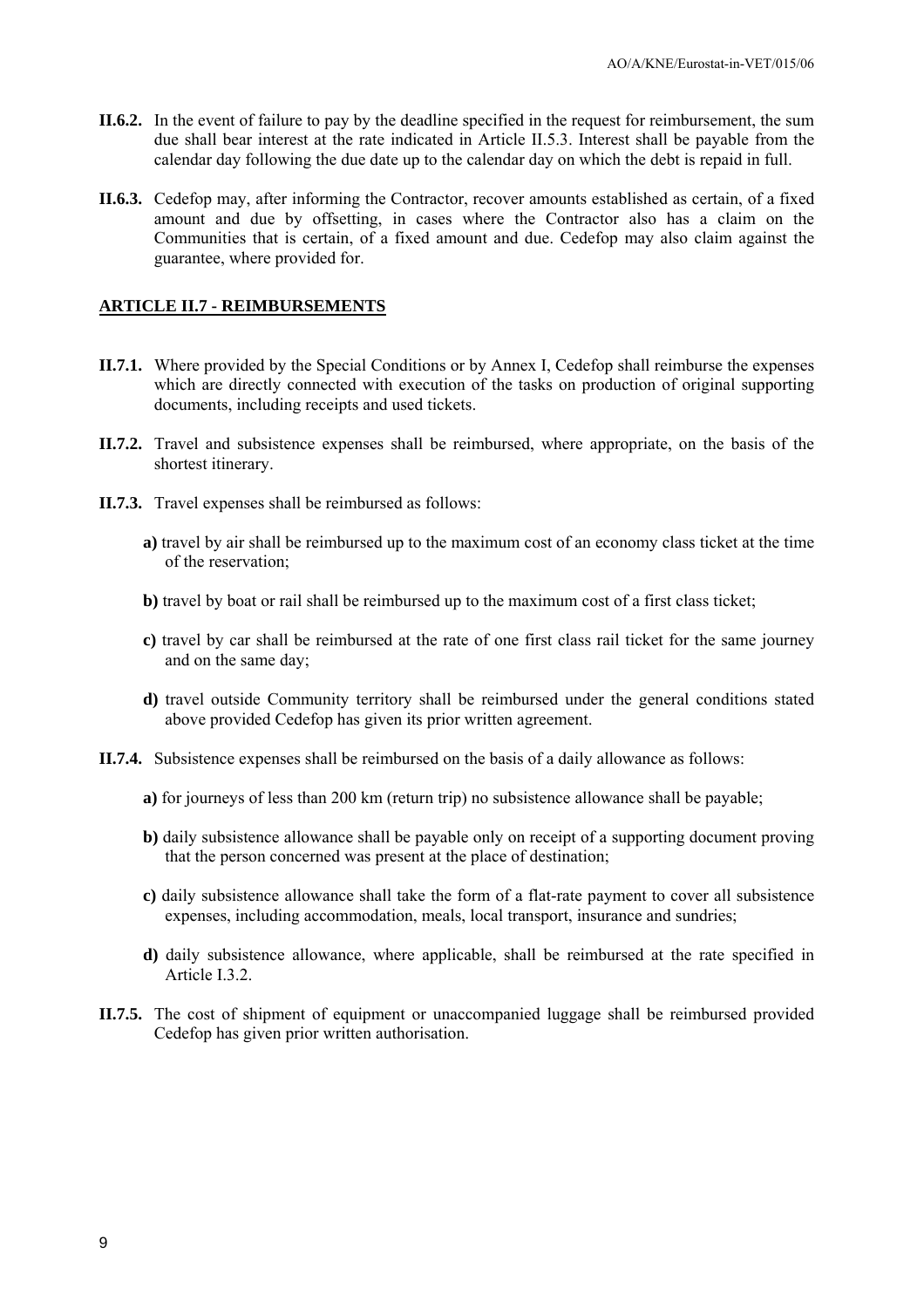### **ARTICLE II.8 – OWNERSHIP OF THE RESULTS - INTELLECTUAL AND INDUSTRIAL PROPERTY**

Any results or rights thereon, including copyright and other intellectual or industrial property rights, obtained in performance of the Contract, shall be owned solely by Cedefop, which may use, publish, assign or transfer them as it sees fit, without geographical or other limitation, except where industrial or intellectual property rights exist prior to the Contract being entered into.

### **ARTICLE II.9 – CONFIDENTIALITY**

- **II.9.1.** The Contractor undertakes to treat in the strictest confidence and not make use of or divulge to third parties any information or documents which are linked to performance of the Contract. The Contractor shall continue to be bound by this undertaking after completion of the tasks.
- **II.9.2.** The Contractor shall obtain from each member of his staff, board and directors an undertaking that they will respect the confidentiality of any information which is linked, directly or indirectly, to execution of the tasks and that they will not divulge to third parties or use for their own benefit or that of any third party any document or information not available publicly, even after completion of the tasks.

## **ARTICLE II.10 - USE, DISTRIBUTION AND PUBLICATION OF INFORMATION**

- **II.10.1.** The Contractor shall authorise Cedefop to process, use, distribute and publish, for whatever purpose, by whatever means and on whatever medium, any data contained in or relating to the Contract, in particular the identity of the Contractor, the subject matter, the duration, the amount paid and the reports.
- **II.10.2.** Unless otherwise provided by the Special Conditions, Cedefop shall not be required to distribute or publish documents or information supplied in performance of the Contract. If it decides not to publish the documents or information supplied, the Contractor may not have them distributed or published elsewhere without prior written authorisation from Cedefop.
- **II.10.3.** Any distribution or publication of information relating to the Contract by the Contractor shall require prior written authorisation from Cedefop and shall mention the amount paid by Cedefop. It shall state that the opinions expressed are those of the Contractor only and do not represent Cedefop's official position.
- **II.10.4.** The use of information obtained by the Contractor in the course of the Contract for purposes other than its performance shall be forbidden, unless Cedefop has specifically given prior written authorisation to the contrary.

### **ARTICLE II. 11 – TAXATION**

- **II.11.1.** The Contractor shall have sole responsibility for compliance with the tax laws which apply to him. Failure to comply shall make the relevant invoices invalid.
- **II.11.2.** The Contractor recognises that Cedefop is, as a rule, exempt from all taxes and duties, including value added tax (VAT), pursuant to the provisions of Articles 3 and 4 of the Protocol on the Privileges and Immunities of the European Communities.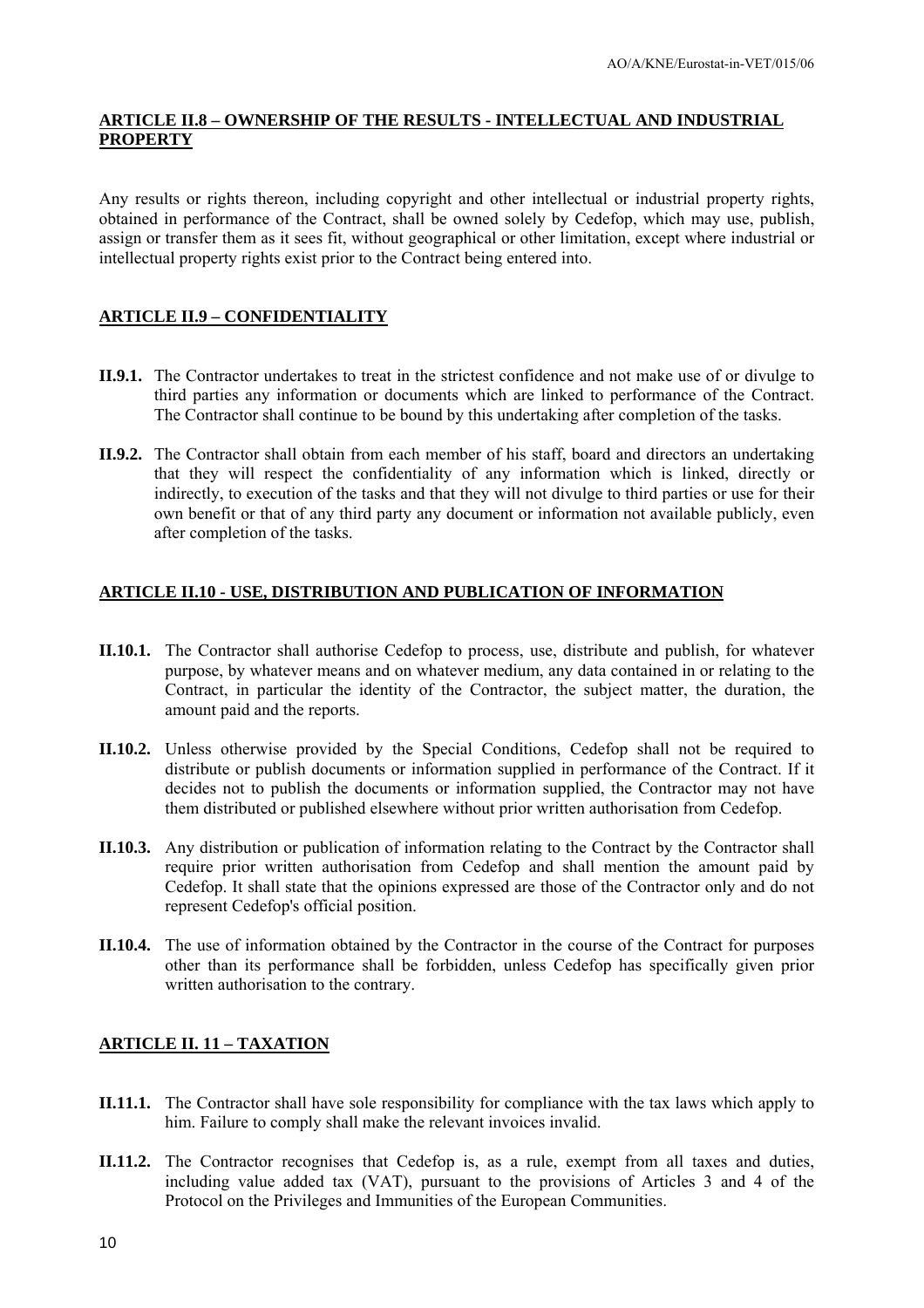- **II.11.3.** The Contractor shall accordingly complete the necessary formalities with the relevant authorities to ensure that the goods and services required for performance of the Contract are exempt from taxes and duties, including VAT.
- **II.11.4.** Invoices presented by the Contractor shall indicate his place of taxation for VAT purposes and shall specify separately the amounts not including VAT and the amounts including VAT.

### **ARTICLE II.12 – FORCE MAJEURE**

- **II.12.1.** Force majeure shall mean any unforeseeable and exceptional situation or event beyond the control of the contracting parties which prevents either of them from performing any of their obligations under the Contract, was not due to error or negligence on their part or on the part of a subcontractor, and could not have been avoided by the exercise of due diligence. Defects in equipment or material or delays in making it available, labour disputes, strikes or financial problems cannot be invoked as force majeure unless they stem directly from a relevant case of force majeure.
- **II.12.2.** Without prejudice to the provisions of Article II.1.8, if either contracting party is faced with force majeure, it shall notify the other party without delay by registered letter with acknowledgment of receipt or equivalent, stating the nature, likely duration and foreseeable effects.
- **II.12.3.** Neither contracting party shall be held in breach of its contractual obligations if it has been prevented from performing them by force majeure. Where the Contractor is unable to perform his contractual obligations owing to force majeure, he shall have the right to remuneration only for tasks actually executed.
- **II.12.4.** The contracting parties shall take the necessary measures to reduce damage to a minimum.

### **ARTICLE II.13 – SUBCONTRACTING**

- **II.13.1.** The Contractor shall not subcontract without prior written authorisation from Cedefop nor cause the Contract to be performed in fact by third parties.
- **II.13.2.** Even where Cedefop authorises the Contractor to subcontract to third parties, he shall none the less remain bound by his obligations to Cedefop under the Contract and shall bear exclusive liability for proper performance of the Contract.
- **II.13.3.** The Contractor shall make sure that the subcontract does not affect rights and guarantees to which Cedefop is entitled by virtue of the Contract, notably Article II.17.

#### **ARTICLE II.14 – ASSIGNMENT**

**II.14.1.** The Contractor shall not assign the rights and obligations arising from the Contract, in whole or in part, without prior written authorisation from Cedefop.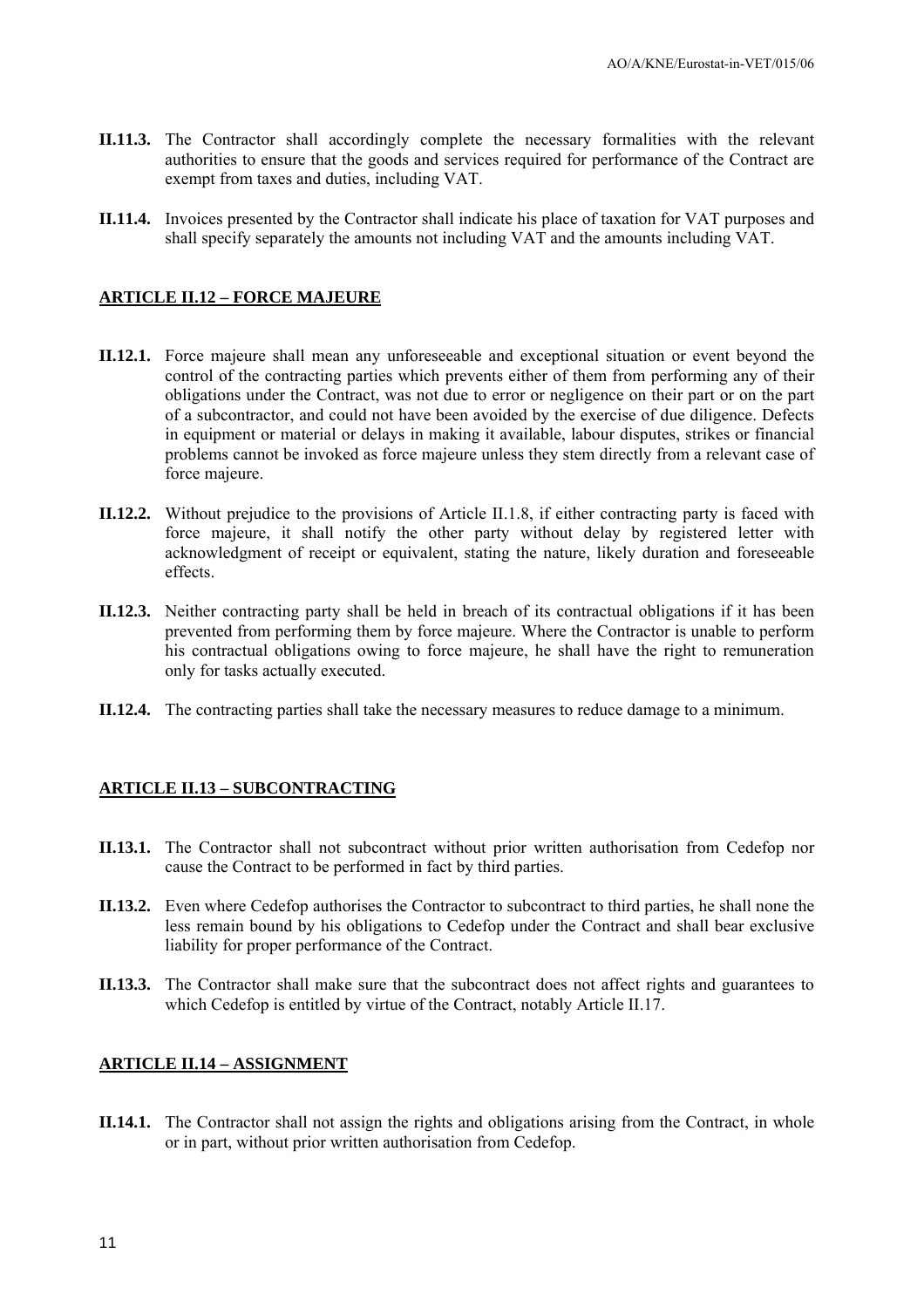**II.14.2.** In the absence of the authorisation referred to in 1 above, or in the event of failure to observe the terms thereof, assignment by the Contractor shall not be enforceable against and shall have no effect on Cedefop.

#### **ARTICLE II.15 – TERMINATION BY CEDEFOP**

- **II.15.1.** Cedefop may terminate the Contract in the following circumstances:
- (a) where the Contractor is being wound up, is having his affairs administered by the courts, has entered into an arrangement with creditors, has suspended business activities, is the subject of proceedings concerning those matters, or is in any analogous situation arising from a similar procedure provided for in national legislation or regulations;
- (b) where the Contractor has been convicted of an offence concerning his professional conduct by a judgment which has the force of *res judicata*;
- (c) where the Contractor has been guilty of grave professional misconduct proven by any means which the contracting authority can justify;
- (d) where the Contractor has not fulfilled obligations relating to the payment of social security contributions or the payment of taxes in accordance with the legal provisions of the country in which he is established or with those of the country applicable to the Contract or those of the country where the Contract is to be performed;
- (e) where Cedefop seriously suspects the Contractor of fraud, corruption, involvement in a criminal organisation or any other illegal activity detrimental to the Communities' financial interests;
- (f) where the Contractor is in breach of his obligations under Article II.3;
- (g) where the Contractor was guilty of misrepresentation in supplying the information required by Cedefop as a condition of participation in the Contract procedure or failed to supply this information;
- (h) where a change in the Contractor's legal, financial, technical or organisational situation could, in Cedefop's opinion, have a significant effect on the performance of the Contract;
- (i) where execution of the tasks has not actually commenced within three months of the date foreseen, and the new date proposed, if any, is considered unacceptable by Cedefop;
- (j) where the Contractor is unable, through his own fault, to obtain any permit or licence required for performance of the Contract;
- (k) where the Contractor, after receiving formal notice in writing to comply, specifying the nature of the alleged failure, and after being given the opportunity to remedy the failure within a reasonable period following receipt of the formal notice, remains in serious breach of his contractual obligations.
- **II.15.2.** In case of force majeure, notified in accordance with Article II.12, either contracting party may terminate the Contract, where performance thereof cannot be ensured for a period corresponding to at least to one fifth of the period laid down in Article I.2.3.
- **II.15.3.** Prior to termination under point e), h) or k), the Contractor shall be given the opportunity to submit his observations.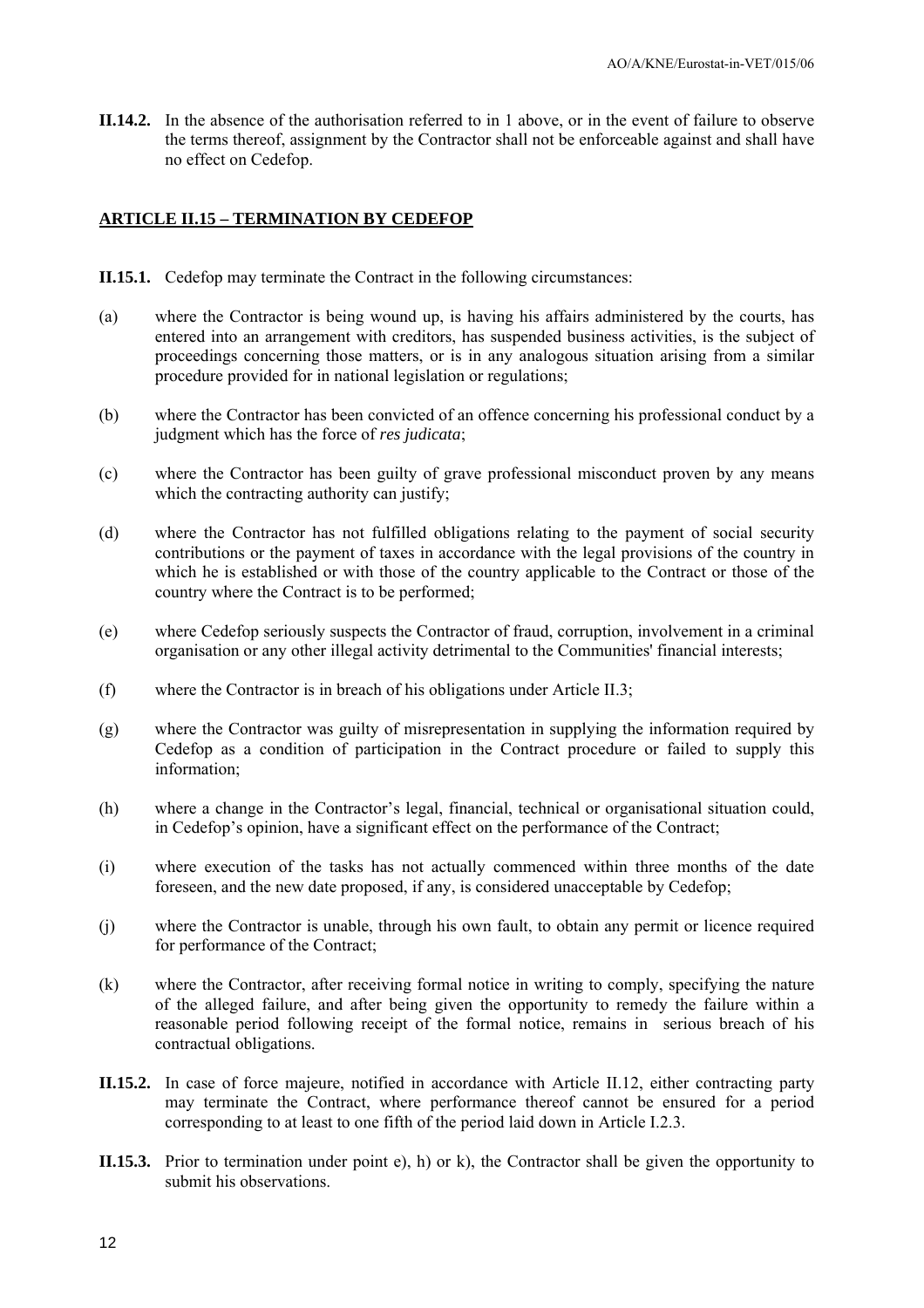Termination shall take effect on the date on which a registered letter with acknowledgment of receipt terminating the Contract is received by the Contractor, or on any other date indicated in the letter of termination.

**II.15.4.** Consequences of termination:

In the event of Cedefop terminating the Contract in accordance with this Article and without prejudice to any other measures provided for in the Contract, the Contractor shall waive any claim for consequential damages, including any loss of anticipated profits for uncompleted work. On receipt of the letter terminating the Contract, the Contractor shall take all appropriate measures to minimise costs, prevent damage, and cancel or reduce his commitments. He shall draw up the documents required by the Special Conditions for the tasks executed up to the date on which termination takes effect, within a period not exceeding sixty days from that date.

Cedefop may claim compensation for any damage suffered and recover any sums paid to the Contractor under the Contract.

On termination Cedefop may engage any other contractor to complete the services. Cedefop shall be entitled to claim from the Contractor all extra costs incurred in making good and completing the services, without prejudice to any other rights or guarantees it has under the **Contract** 

#### **ARTICLE II.16 – LIQUIDATED DAMAGES**

Should the Contractor fail to perform his obligations under the Contract within the time limits set by the Contract, then, without prejudice to the Contractor's actual or potential liability incurred in relation to the Contract or to Cedefop's right to terminate the Contract, Cedefop may decide to impose liquidated damages of 0.2% of the amount specified in Article I.3.1 per calendar day of delay. The Contractor may submit arguments against this decision within thirty days of notification by registered letter with acknowledgement of receipt or equivalent. In the absence of reaction on his part or of written withdrawal by Cedefop within thirty days of the receipt of such arguments, the decision imposing the liquidated damages shall become enforceable. These liquidated damages shall not be imposed where there is provision for interest for late completion. Cedefop and the Contractor expressly acknowledge and agree that any sums payable under this Article are in the nature of liquidated damages and not penalties, and represent a reasonable estimate of fair compensation for the losses that may be reasonably anticipated from such failure to perform obligations.

### **ARTICLE II.17 – CHECKS AND AUDITS**

- **II.17.1.** Pursuant to Article 142 of the Financial Regulation applicable to the general budget of the European Communities, the European Court of Auditors shall be empowered to audit the documents held by the natural or legal persons receiving payments from the budget of the European Communities from signature of the Contract up to five years after payment of the balance.
- **II.17.2.** Cedefop or an outside body of its choice shall have the same rights as the European Court of Auditors for the purpose of checks and audits limited to compliance with contractual obligations from signature of the Contract up to five years after payment of the balance.
- **II.17.3.** In addition, the European Anti Fraud Office may carry out on-the-spot checks and inspections in accordance with Council Regulation (Euratom, EC) No 2185/96 and Parliament and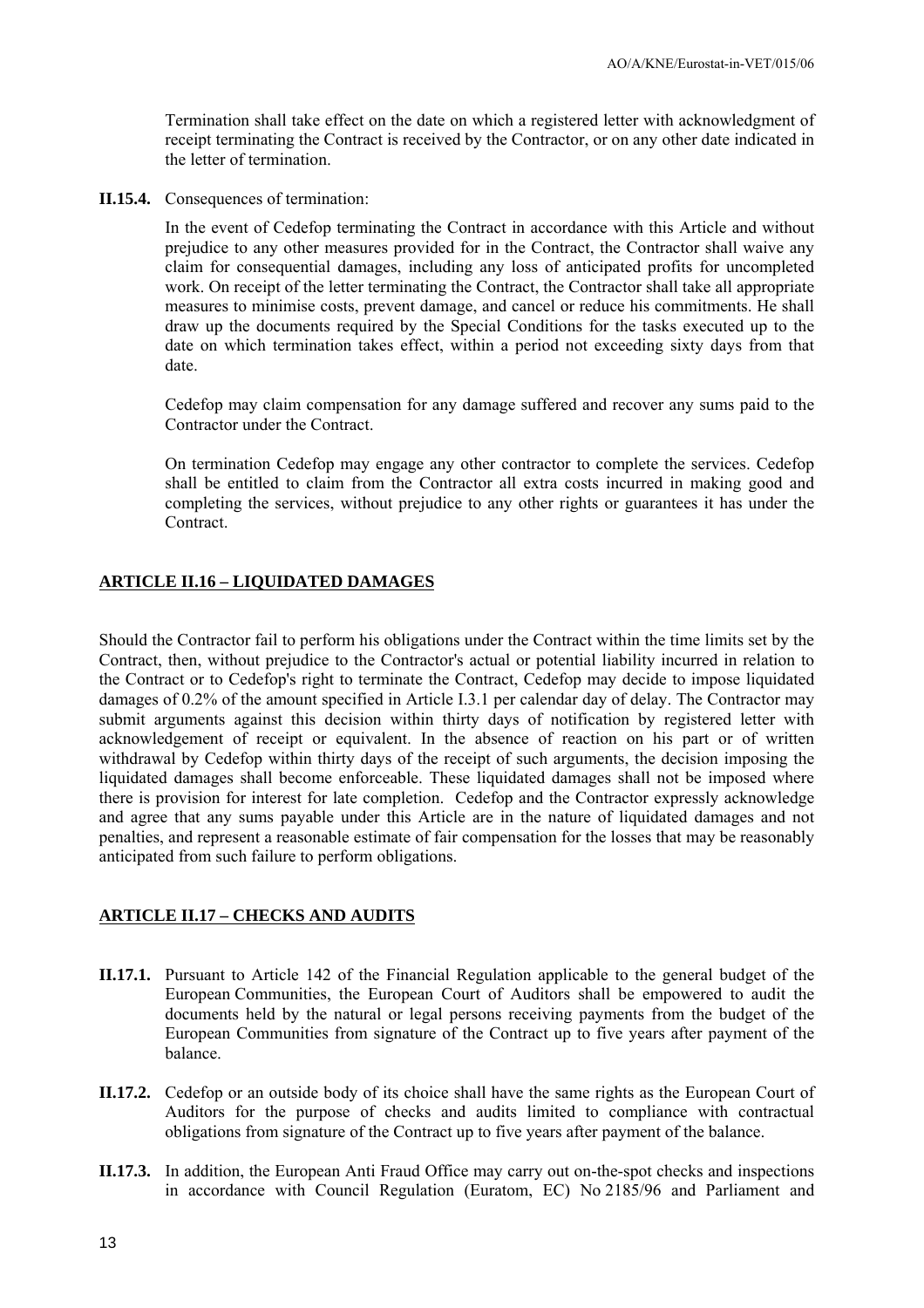Council Regulation (EC) No 1073/1999 from signature of the Contract up to five years after payment of the balance.

### **ARTICLE II.18 – AMENDMENTS**

Any amendment to the Contract shall be the subject of a written agreement concluded by the contracting parties. An oral agreement shall not be binding on the contracting parties.

#### **ARTICLE II.19 – SUSPENSION OF THE CONTRACT**

Without prejudice to Cedefop 's right to terminate the Contract, Cedefop may at any time and for any reason suspend execution of the tasks under the Contract or any part thereof. Suspension shall take effect on the day the Contractor receives notification by registered letter with acknowledgment of receipt or equivalent, or at a later date where the notification so provides. Cedefop may at any time following suspension give notice to the Contractor to resume the work suspended. The Contractor shall not be entitled to claim compensation on account of suspension of the Contract or of part thereof.

Done at Thessaloniki in duplicate in English.

For the Contractor, [*Company name*/forename/surname/function] For Cedefop, [forename/surname/function]

signature[s]:

Date Date Date

 $signature[s]$ :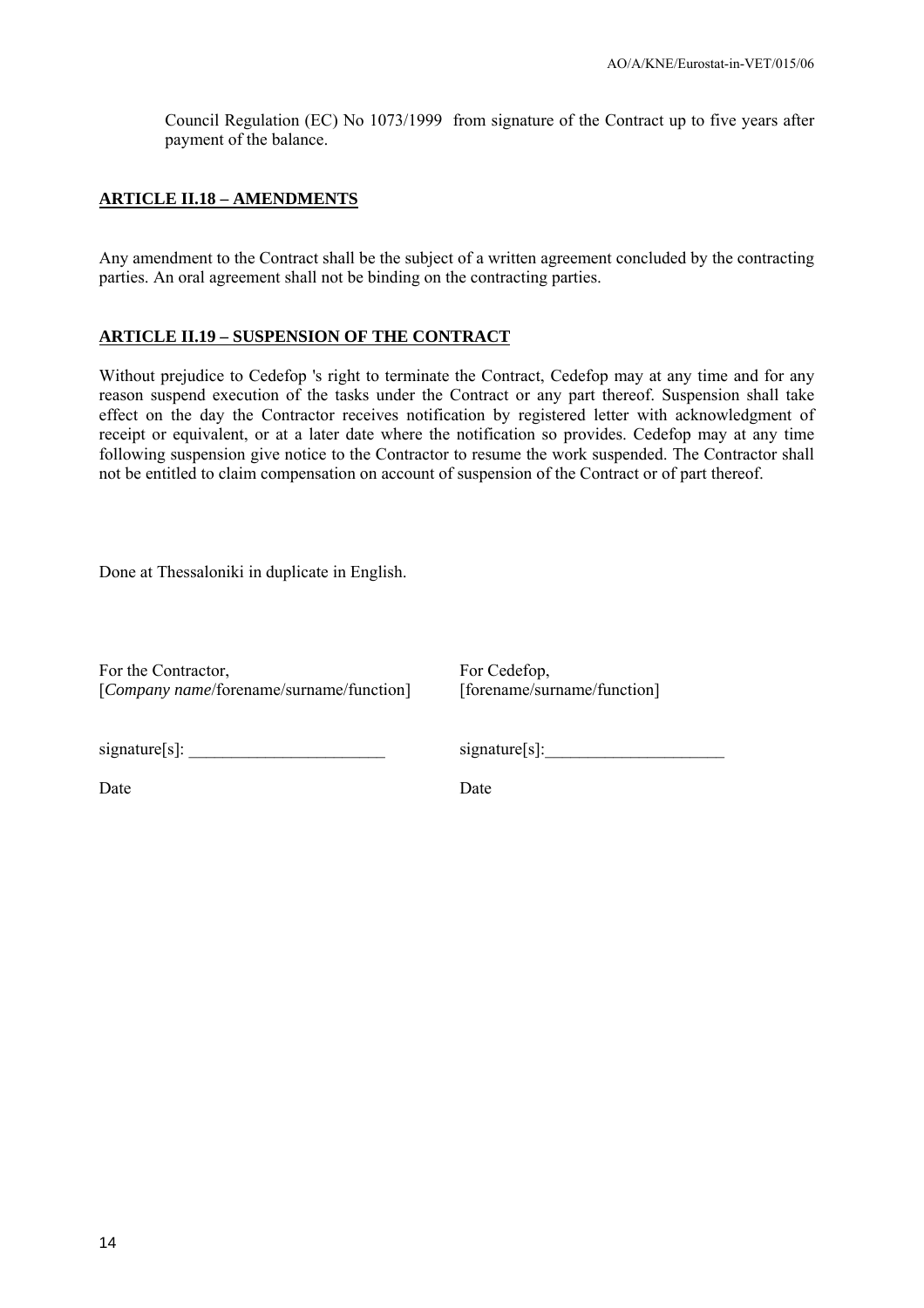#### **ANNEX I to the draft contract**

#### **Tender Specifications and Monitoring**

*The purpose of this Annex is to enable Cedefop to conduct, throughout the duration of the Contract, an accurate appraisal of whether the Contractor is executing the tasks assigned to him in accordance with the provisions of the Contract.* 

*So that Cedefop can regularly identify the progress made in execution of the tasks in accordance with the Tender Specifications, appropriate monitoring, assessment, and supervisory procedures shall be set up. For these purposes, this Annex shall include all necessary details, in particular, where relevant, the following:* 

- (i) *schedule of interim and final reports terms for approval, structure and content (where provision is made for such reports and a specific annex is not necessary);*
- (ii) *schedule of audits to be carried out in accordance with Article II.17 of the Contract.*

*All details on Monitoring and Reporting are to be indicated and included in the Tender Specifications.*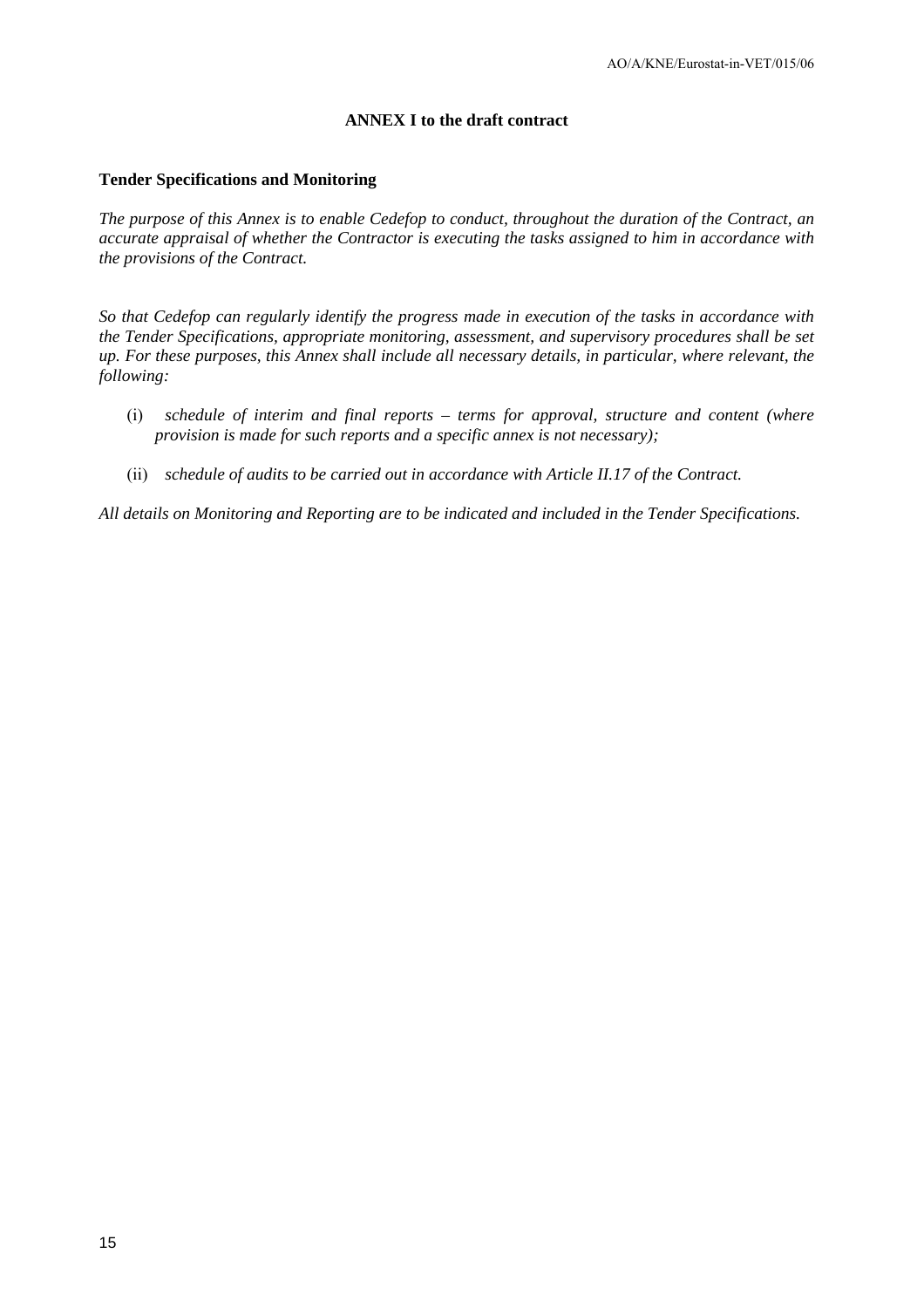#### **ANNEX II to the draft contract**

#### **EUROPEAN CENTRE FOR THE DEVELOPMENT OF VOCATIONAL TRAINING**

#### **Rules concerning the reimbursement of the travel, subsistence and miscellaneous expenses of experts from outside the Centre invited to meetings**

THE MANAGEMENT BOARD OF THE EUROPEAN CENTRE FOR THE DEVELOPMENT OF VOCATIONAL TRAINING

HAVING REGARD to Council Regulation (EEC) No  $337/75$  of  $10<sup>th</sup>$  February 1975 establishing a European Centre for the development of vocational training,

HAVING REGARD to Council Regulation (EEC) No 1416/76 of  $1<sup>st</sup>$  June 1976 on the financial provisions applying to the European Centre for the development of vocational training, and in particular Articles 2 and 18 thereof,

HAS ADOPTED THESE RULES:

#### General provisions

#### Article 1

The Director of the Centre shall be authorised to grant the reimbursement of the travel, subsistence and miscellaneous expenses of experts from outside the Centre invited to meetings, in accordance with the following rules.

#### Travel expenses

#### Article 2

1. Travel expenses shall be reimbursed on the following basis:

- the shortest and most economical route by first class rail between the departure point, stated in the invitation, and the place where the meeting is held. Tickets need not be produced;

- where the journey includes not less than six hours of night travel between 2200 hours and 07h00, sleeping car accommodation up to the cost of two-berth class, on production of the ticket;

- the cost of seat reservations and transport of necessary luggage and supplements for fast trains, on production of documentary evidence.

2. Where the person invited travels by car, his travel expenses shall be reimbursed on the basis of the first-class rail fare, excluding sleeping car or any other supplement. Where two or more persons entitled to reimbursement of travel expenses use the same car, only the person responsible for the car shall be reimbursed, at the rate of 150%. The costs of shipment and a sea crossing shall be reimbursed to the person responsible for the car, on production of documentary evidence.

3. Air fares shall be reimbursed upon production of the air ticket, which shall be for the economy class. It is not admissible to travel by air except when the distance by rail between the place at which the meeting is held and the place to which the invitation is addressed is more than 400 kilometres or when the usual route involves a sea crossing.

Article 3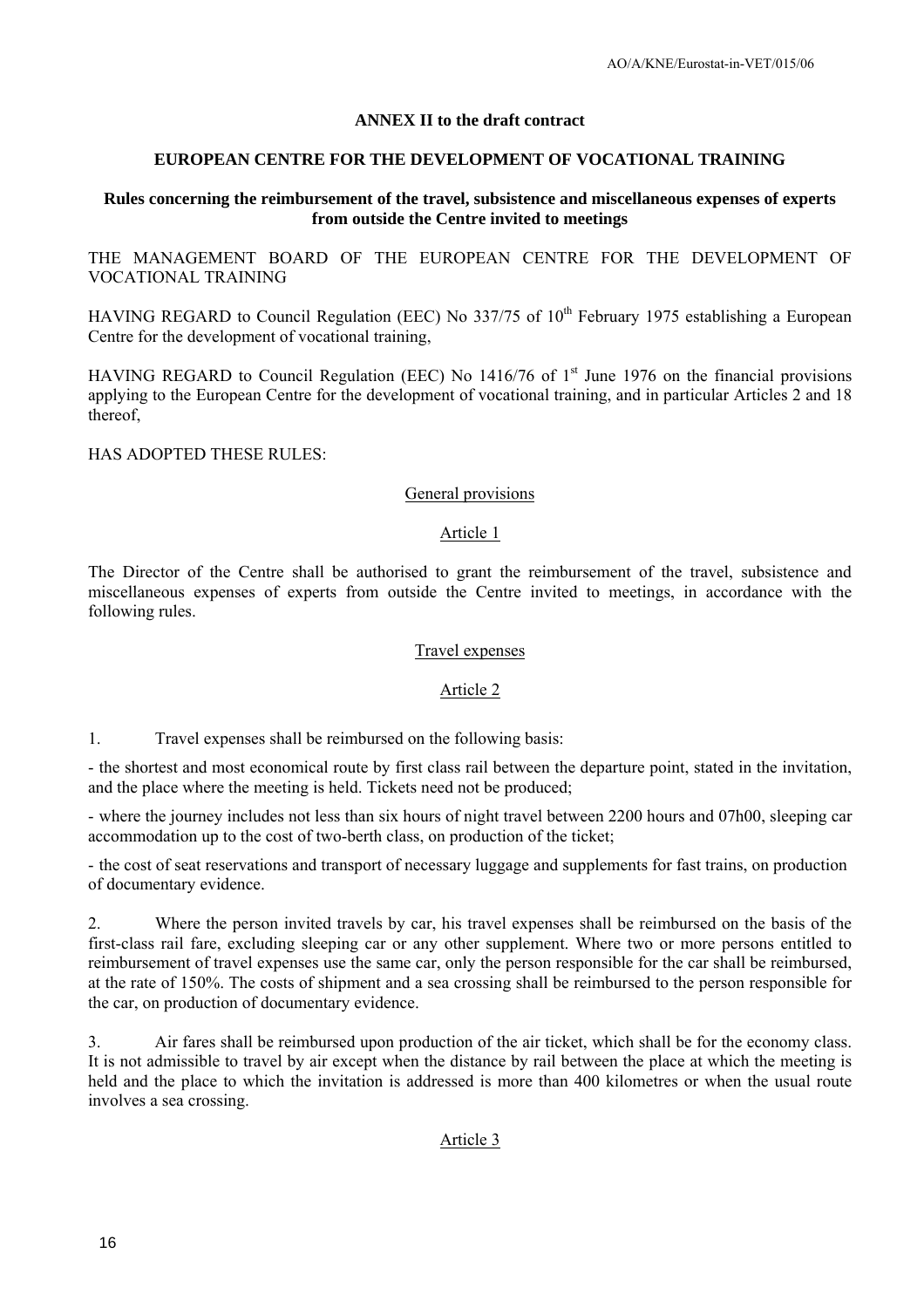By way of derogation from Article 2, the Director of the Centre may decide that only the cost of the secondclass return rail fare shall be reimbursed. In such case, the conditions of reimbursement shall be stated in the invitation.

#### Subsistence expenses

#### Article 4

The allowance for subsistence expenses per day of meetings shall be paid if the distance between the departure point and the place where the meeting is held is more than 100 km.

This allowance shall be a standard amount covering all the expert's expenses at the place where the meeting is held, including the costs of accommodation, meals and local travel.

The amount depends on the place of the meeting and is equivalent to the mission allowances paid to officials of the European Commission.

#### Article 5

Where the interval between two meetings is insufficient for the expert to return to his point of departure, or if he prefers to stay in the place where the meetings are held, he is entitled to the subsistence allowance for each intervening day. In the second case, however, the total amount of the allowance for the intervening days may not exceed the price of the return air fare.

#### Article 6

When the person called makes use of a reduced fare, obliging him/her to remain at the place of the meeting for a number of days, he/she will receive a supplementary allowance. However, the amount of this allowance, together with the cost of the air ticket, should not exceed the cost of a full-fare air ticket.

#### Special provisions

#### Article 7

The Director of the Centre may, after having obtained the opinion of the Financial Controller, grant the reimbursement of travel, subsistence and miscellaneous expenses exceeding the ceilings laid down in the preceding Articles upon a duly motivated request by the person concerned.

#### Article 8

No moral, material or bodily harm incurred by the expert in the course of his journey or of his stay in the place where the meeting is held may be the subject of a claim against the Centre unless it can be imputed to the Centre.

#### Final provisions

#### Article 9

These rules shall enter into force on the first day of the month following that of their adoption by the Management Board.

Done at Brussels, 24 January 1997

For the Management Board The Chairman T. O'Dwyer (signed)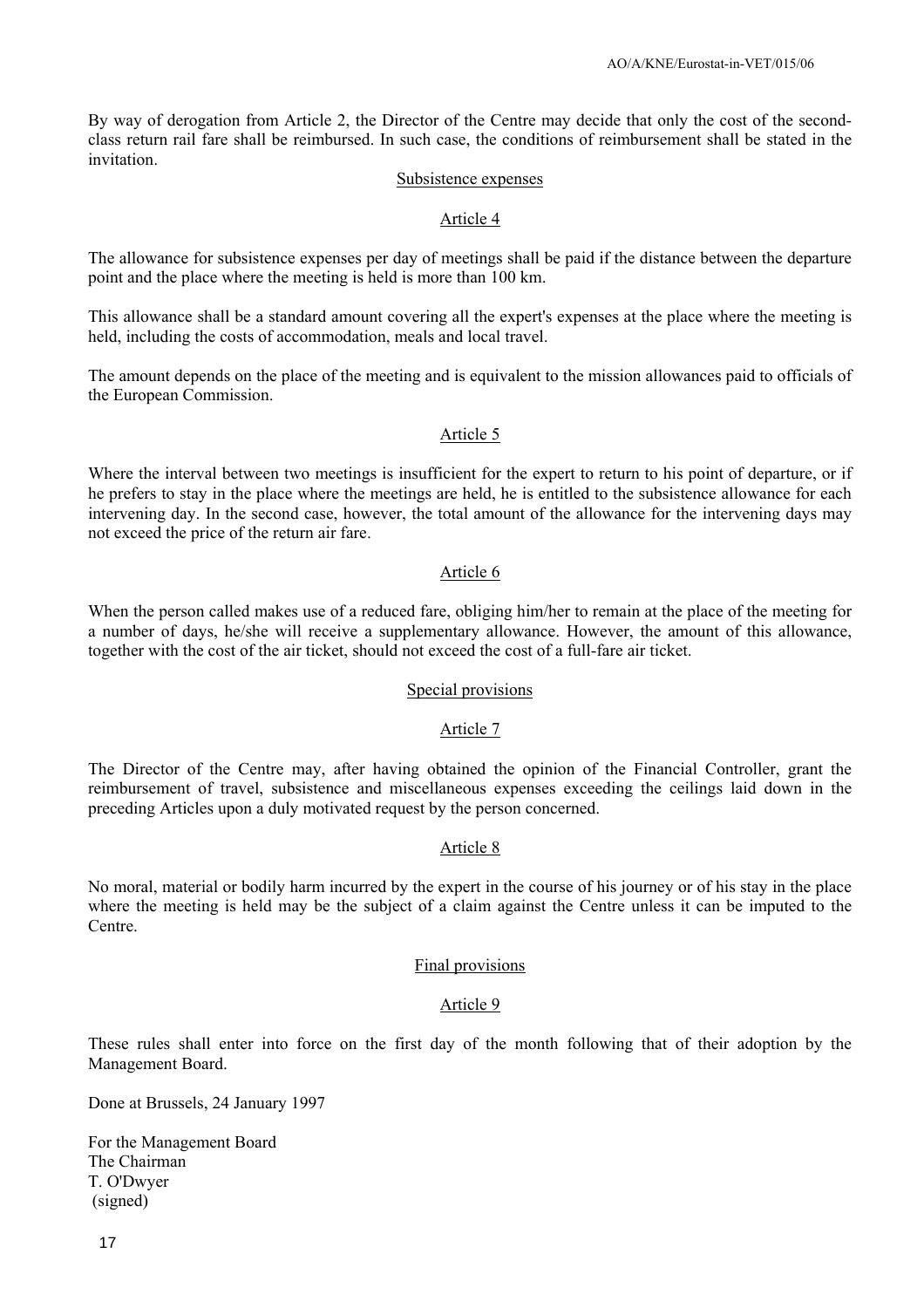# **ANNEX III**

## **Legal Entity Form**

(to be downloaded, depending from the nationality and legal entity of the tenderer, from the following website)

[http://ec.europa.eu/budget/execution/legal\\_entities\\_en.htm](http://ec.europa.eu/budget/execution/legal_entities_en.htm)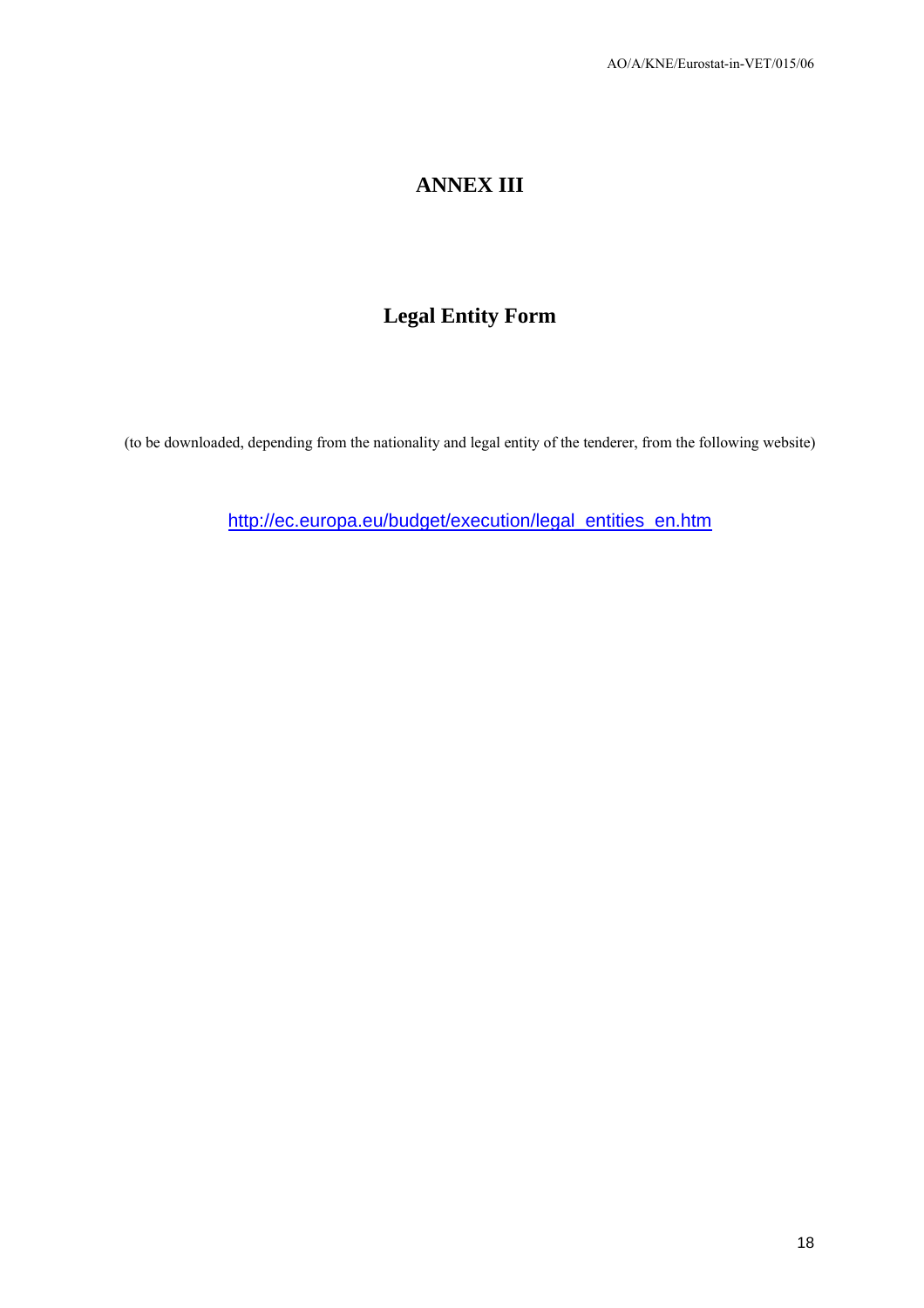## **ANNEX IV**

## **Financial Identification Form**

(to be downloaded, depending from the nationality of the tenderer, from the following website)

[http://ec.europa.eu/budget/execution/ftiers\\_en.htm](http://ec.europa.eu/budget/execution/ftiers_en.htm)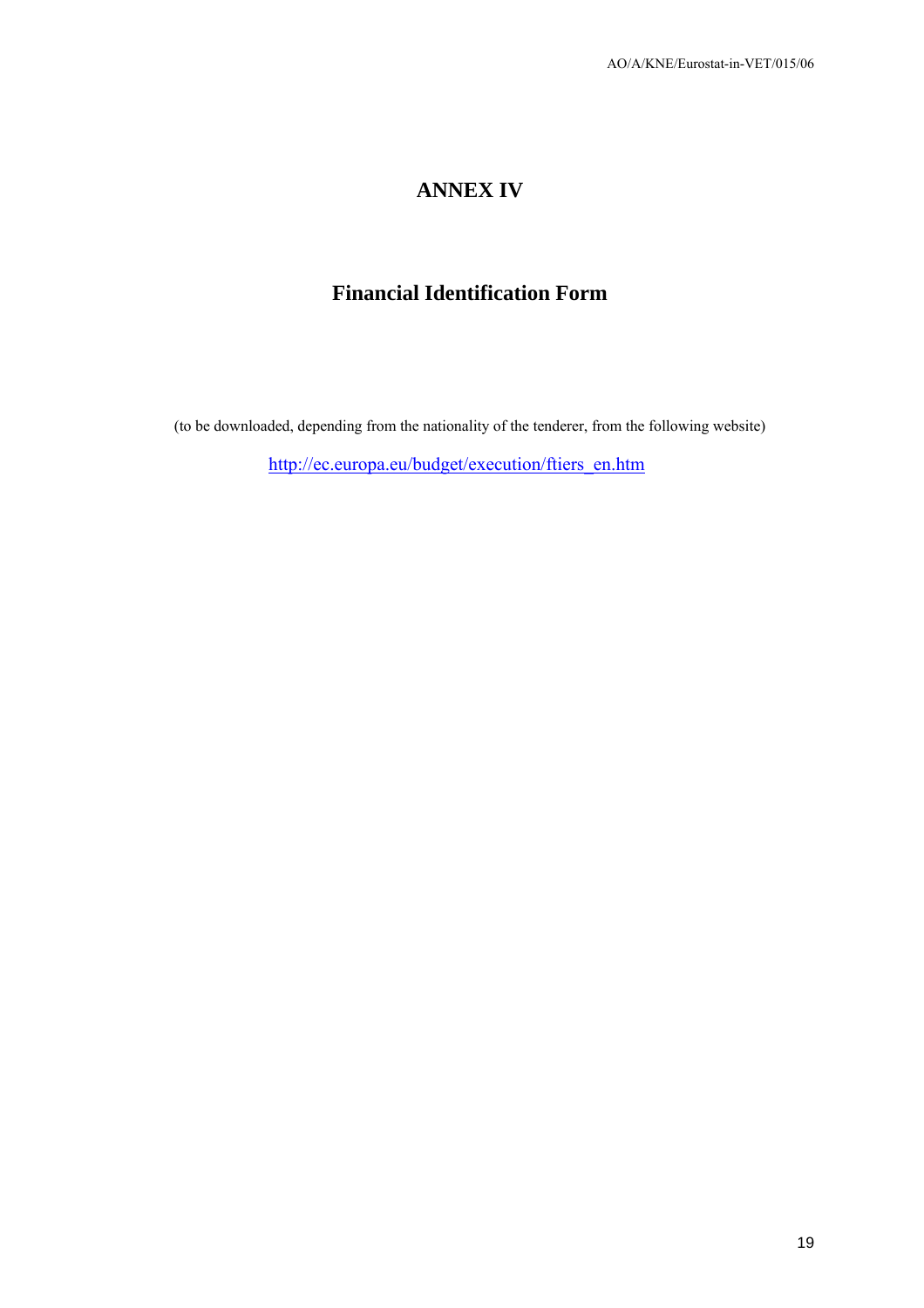## **ANNEX V**

# **Declaration on Exclusion Criteria**

(TO BE COMPLETED AND SIGNED BY THE APPLICANT)

The undersigned:

declares on oath that the individual/company/organisation mentioned above is not in any of the situations mentioned below:

- a) is bankrupt or being wound up, is having his/her affairs administered by the courts; has entered into an arrangement with creditors; has suspended business activities; is the subject of proceedings concerning those matters; or is in any analogous situation arising from a similar procedure provided for in national legislation or regulations;
- b) has been convicted of an offence concerning his/her professional conduct by a judgement which has the force of *res judicata*;
- c) has been guilty of grave professional misconduct proven by any means which Cedefop can justify;
- d) has not fulfilled obligations relating to the payment of social security contributions or the payment of taxes in accordance with the legal provisions of the country in which he/she is established or with those of the country of the contracting authority or those of the country where the contract is to be performed;
- e) has been the subject of a judgment which has the force of *res judicata* for fraud, corruption, involvement in a criminal organisation or any other illegal activity detrimental to the Communities' financial interests;
- f) following another procurement procedure or grant award procedure financed by the Community budget, he/she has been declared to be in serious breach of contract for failure to comply with his/her contractual obligations.

I, the undersigned, understand that contracts may not be awarded if during the procurement procedure the individual/company/organisation mentioned above:

- is subject to a conflict of interest;
- is guilty of misrepresentation in supplying the information required by the contracting authority as a condition of participation in the contract procedure or fail to supply this information.

Full name: Date:

Signature: